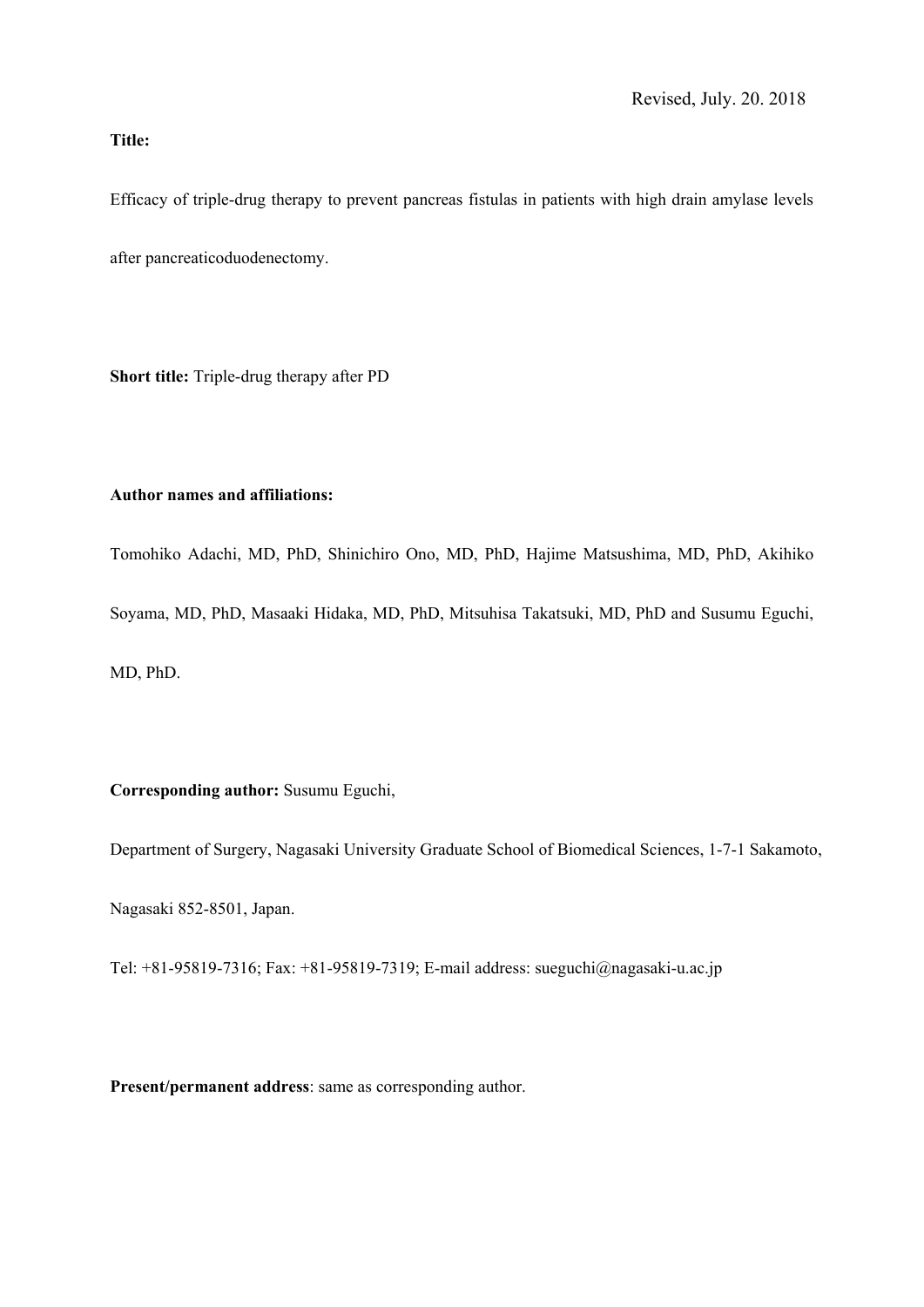# **Author contributions**:

- 1: Conception and design of the study, TA, SO, SE.
- 2: Acquisition of data, or analysis and interpretation of data, TA, SO, HM, AS, MH
- 3: Final approval of the version to be submitted, TA, MT, SE

# **Conflict of interests**

Every authors have no conflict of interests as to this manuscript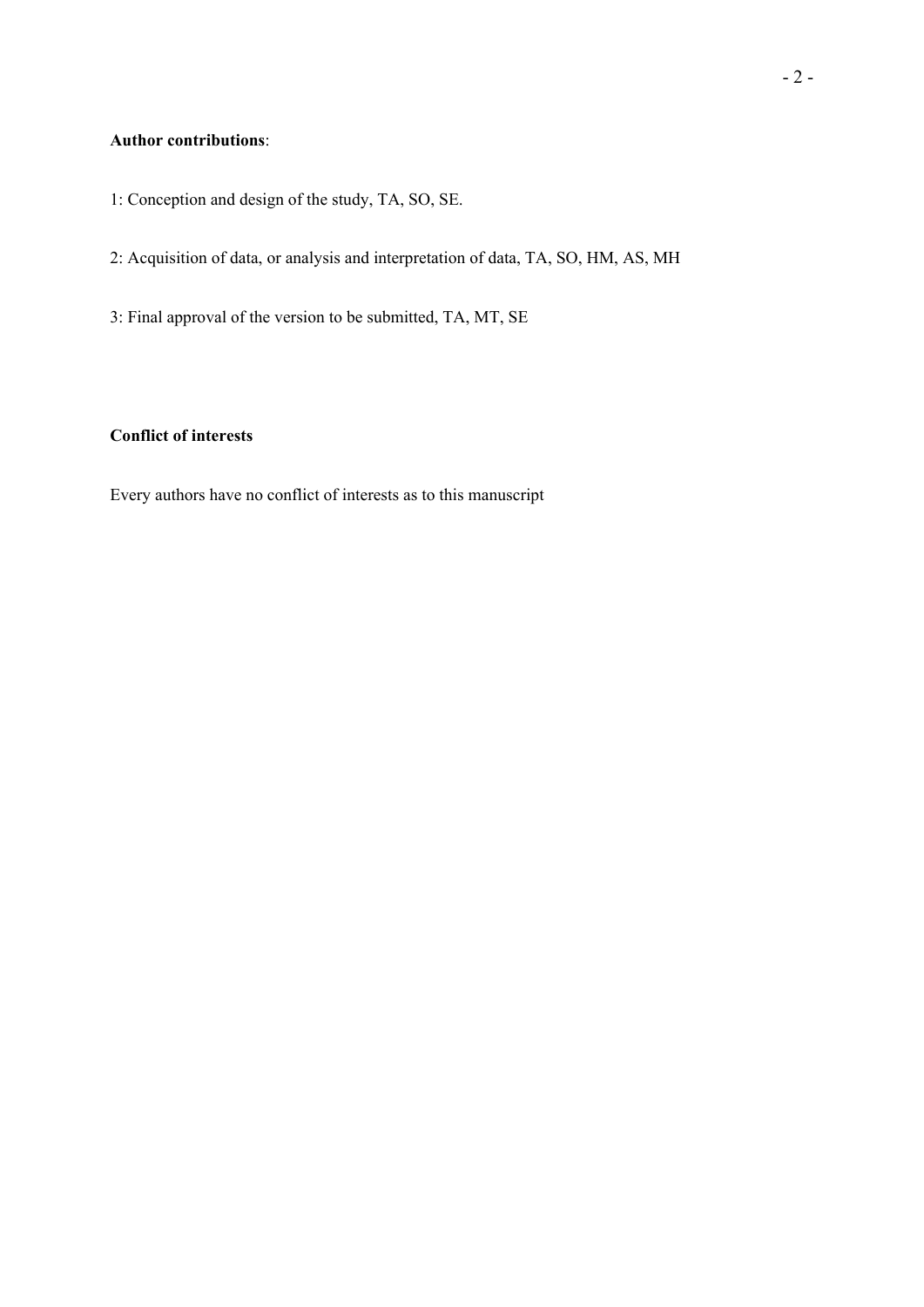#### **Abstract**

**Backgrounds:** Prior studies have suggested that drain amylase level is an predictive marker for developing pancreas fistulas (PF) after pancreaticoduodenectomy (PD). However, means of preventing PF after discovering high drain amylase levels have not been previously established. The purpose of this study was to evaluate the efficacy of a combination drug therapy (using three drug; gabexate mesilate, octreotide, and carbapenem antibiotics, named Triple-drug therapy (TDT)) regimen in preventing PF for patients with high drain amylase levels on postoperative day (POD) 1 after PD.

**Materials and Methods:** We divided the 183 patients who underwent PD into two groups in accordance with their enrollment in the study: for those enrolled early in the study (early period) TDT was not administered to patients with high drain amylase level, however, for those enrolled later in the study (late period), TDT was administered if drain amylase levels were over 10,000 IU/L on POD 1. We retrospectively compared the incidence of PF between the two groups.

**Results:** Incidences of PF were statistically, significantly prevented in the late group (early; 17% vs. late 6%;  $p=0.01$ ). For patients with low levels of drain amylase ( $\leq 10,000$  IU/L), the PF ratio was equivalent between two groups (early; 8% vs. late 5%; *p*=0.56), however PF in patients with high drain amylase levels in the late period group were dramatically prevented by TDT administration (early; 89% vs. late 11%;  $p < 0.001$ ).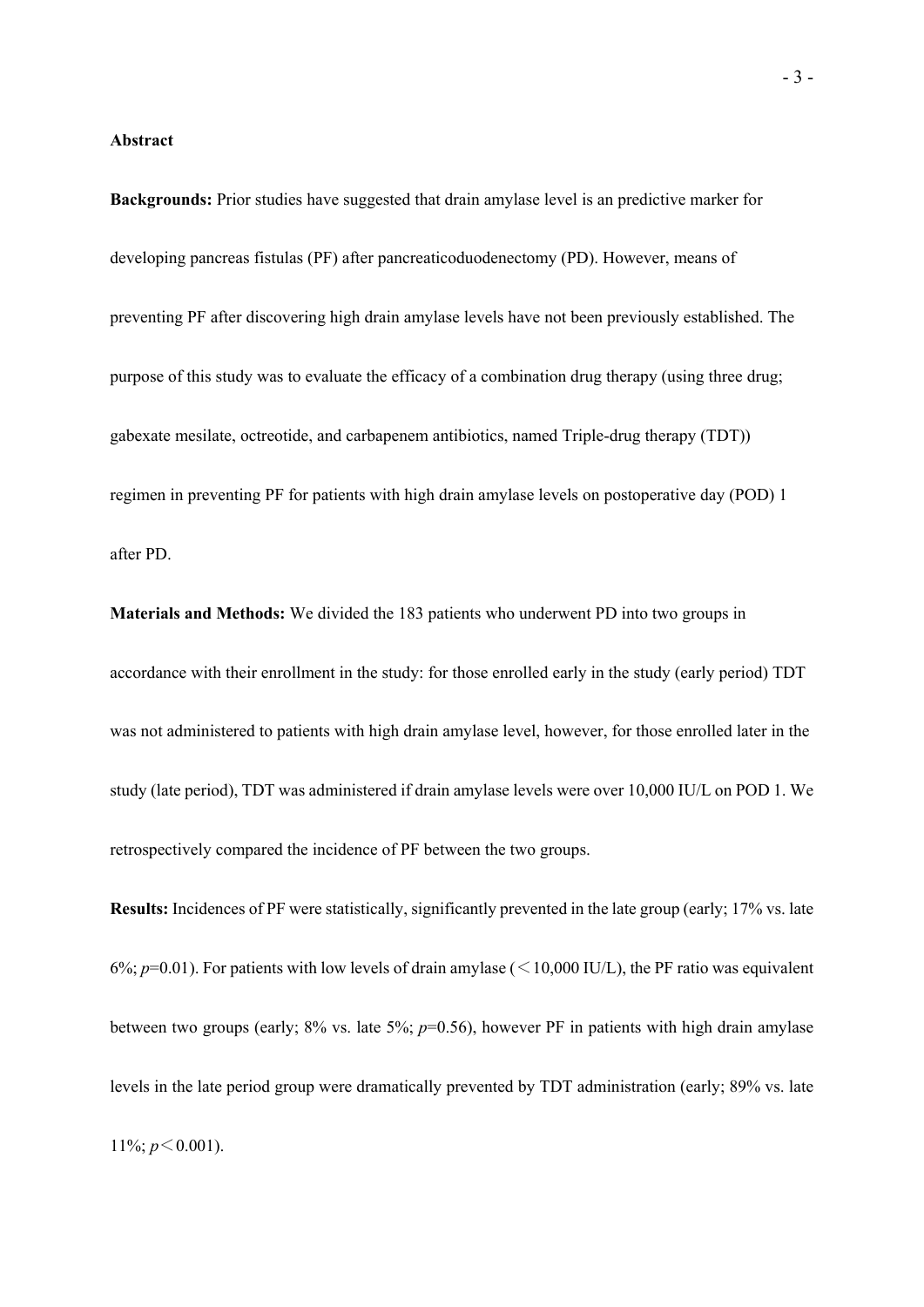**Conclusions:** TDT may be a promising therapy to prevent PF in patients with high drain amylase levels

after PD.

**Key words**: PD, PF, TDT, drain amylase level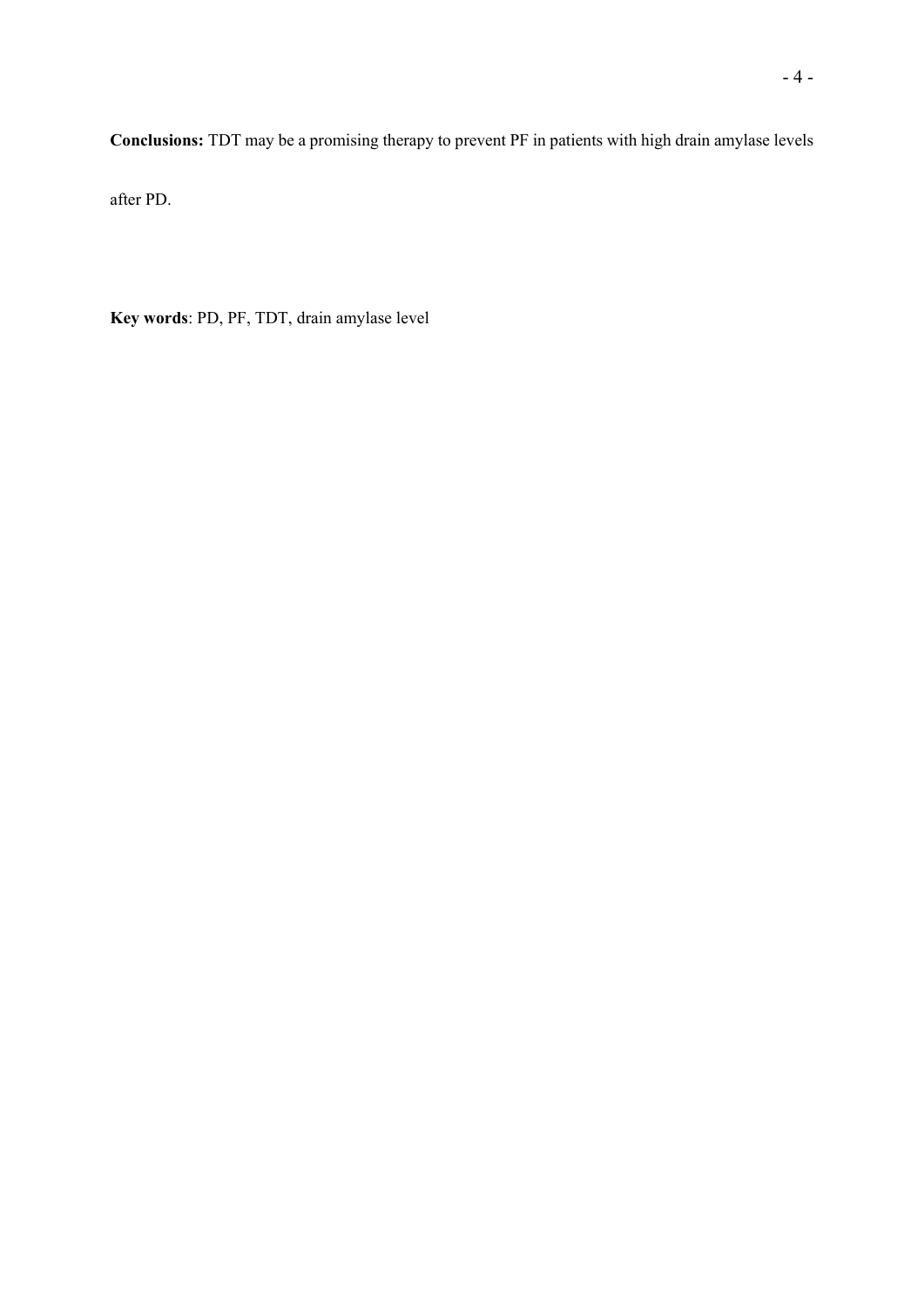#### **INTRODUCTION**

Pancreatic fistulas (PF) are a common but worrisome complication after pancreatic resection. PF often results in frequent drain replacement, a long hospital stay, or more fatal complications such as intraperitoneal bleeding due to pseudoaneurysm formation. Therefore, it is very important to both predict the risk of PF based peritoperative factors and to prevent their development.

The correlation between the duration of drain placement and the incidence of PF after pancreaticoduodenectomy (PD) has attracted a great deal of interest. Kawai et *al.* (5) reported that early drain removal on postoperative day (POD) 4 was effective for preventing PF compared to drain removal on POD 8. This conclusion was also supported by Bassi et *al.* (6) for patients with low drain amylase levels, the concentration of amylase in the drain fluid. Subsequently, long-term, prophylactic, drain insertion has been recognized as one of the risk factors for developing PF because of the risk of intraperitoneal infection via the inserted drain, in other words, unnecessary drain placement would cause PF development.

In recent years, some authors have reported the significance of drain amylase levels after pancreaticoduodenectomy (PD) in predicting the development of PF (1-4). The successful prediction of PF development using drain amylase levels, has made it possible for clinicians to determine the appropriate timing of drain removal, thus decreasing the risk of PF development. However, it is not only important to predict the development of PF but also to take action to prevent PF in patients with high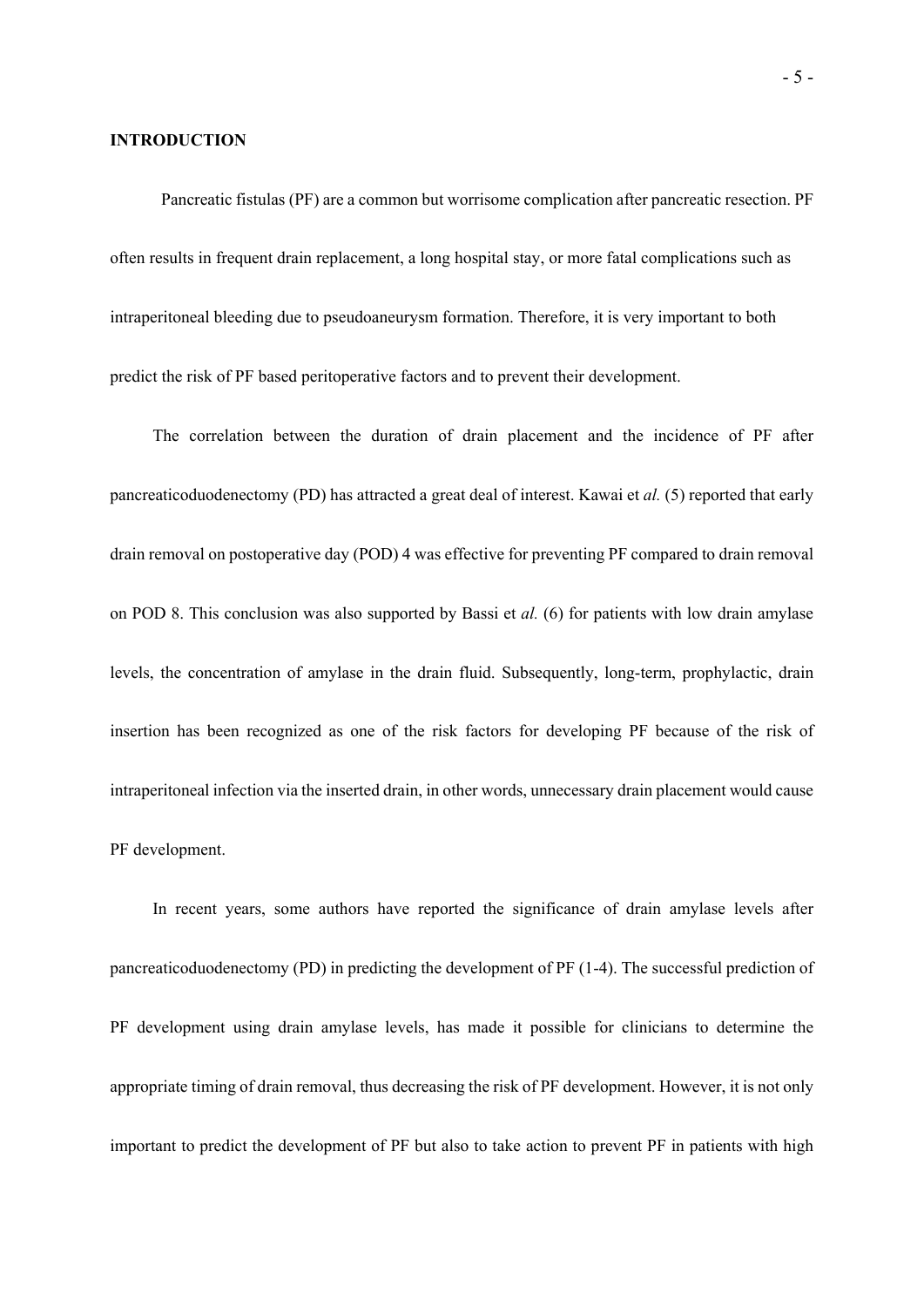drain amylase levels. If we know the patients are at risk of developing PF in advance, preventive procedures should be taken before clinical PF occurs. In our previous study on distal pancreatectomy (DP) patients (7), we concluded that early drain removal and triple-drug therapy (TDT) with gabexate mesilate, octreotide, and the antibiotic carbapenem, in patients at high risk of developing PF, were safe and effective for preventing PF. This research proved that drain placement after POD 1 was unnecessary for DP patients, and also indicated that TDT treatment regime was effective in preventing PF in patients with high drain amylase levels (> 10,000 IU/L). We have also confirmed the efficacy of TDT for PF prevention in animal experiments using a rat PF model (8).

We have applied this TDT regime for patients with high drain amylase levels after PD in recent years. Therefore the purpose of this study was to find out the efficacy of triple-drug therapy after PD for patients with a high risk of developing PF.

#### **PATIENTS AND METHODS**

## *Patients*

This was a retrospective study conducted at the Department of Surgery at Nagasaki University Hospital. Institutional Review Board approved this study (No. 12052800). From April 2007 to December 2016, 183 consecutive patients who underwent PD with pancreticojejunostomy and received routine postoperative management were enrolled in this study. These patients were divided into two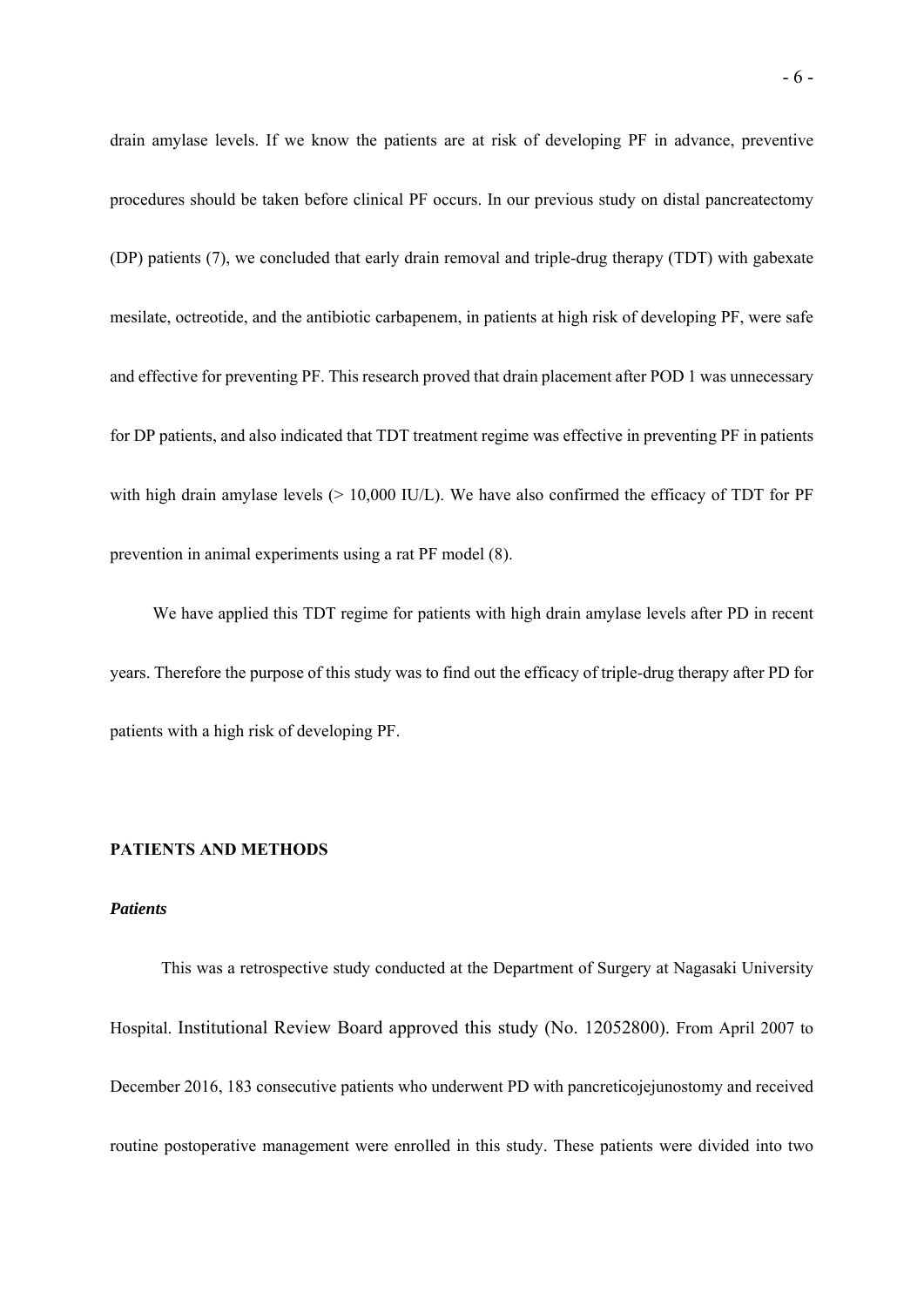groups based on their enrollment date. For patients enrolled from 2007/04 to 2012/02 (the early period group), no additional treatments were performed, even if the patients had high drain amylase levels ( $\ge$ 10,000 IU/L on POD 1). On the other hand, for patients enrolled from 2012/03 to 2016/12 (the late period group), TDT was administered only for the patients with high drain amylase levels ( $\geq 10,000$ IU/L on POD 1). The drains were removed on POD 5 unless there was infectious output. All other postoperative patient management was the same in both study periods as described in further sections. Informed consent as to the operation and postoperative management was obtained preoperatively to the patients in both groups.

## *Operative procedure*

The PD procedure was the same in both groups, as reported previously (9). Subtotal gastric-preserving PD (SSPPD) was performed during the entire study period. In the cases of portal invasion with invasive carcinoma of the pancreas head, portal vein reconstruction with end-to-end anastomosis was performed. Regarding this reconstruction, pancreas anastomosis was performed using pancreaticojejunostomy with duct-to mucosa anastomosis in all patients during the study period. Additionally, a short 5fr lost stent was inserted in all cases. All choledochojejunostomies were performed via retro-colic, and gastrojejunostomies via ante-colic. Laparoscopic procedures were often performed for low-grade malignant tumors, such as intraductal papillary mucinous neoplasm (IPMN),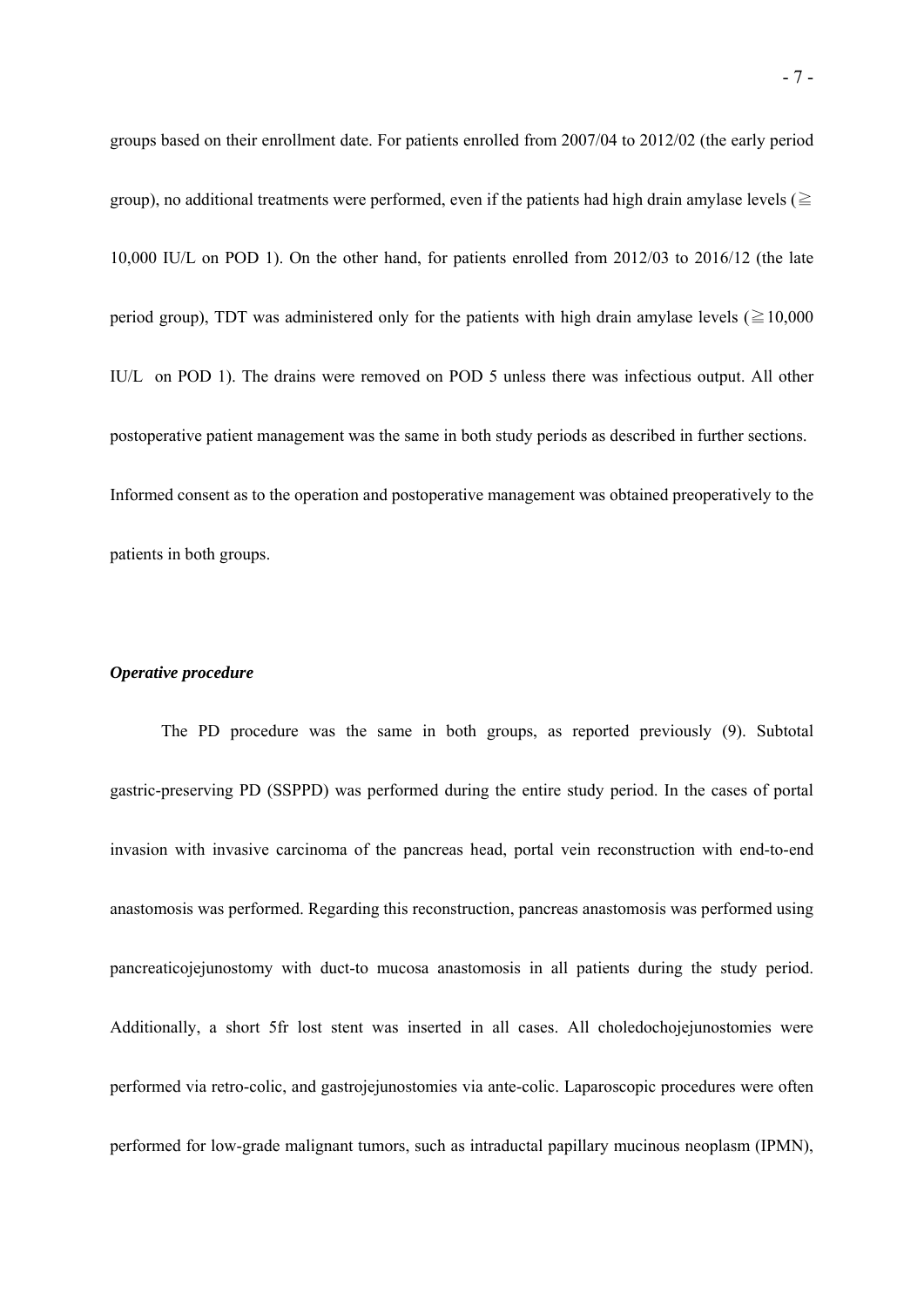lower bile duct carcinoma, or ampullary carcinoma. Two closed suction drains were always placed near the anterior pancreas stump and they were pulled out from both sides of the abdominal wall.

#### *Postoperative management*

As with our previous DP study (7), on the day of surgery, all patients were house within the intensive-care unit and usually moved to a ward on POD 1. Prophylactic antibiotic therapy using cefem was administered for two days, beginning with the day of surgery, as a standard clinical practice. No other medications with the potential to prevent PF were administered. A low-fat diet was started on POD 3.

The drain amylase levels were measured on POD 1, 3, and 5 in both groups, and regardless of either the drain amylase levels or the amount of output, the drains were removed on POD 5 unless the output was infectious. If a purulent fluid was drained on POD 5, drainage management was continued until the purulent output disappeared.

TDT was administered to the patents with high drain amylase levels, in late period group only. The cut off level for high drain amylase concentration was  $\geq 10,000$ IU/L, as in the previous DP study. As before (7), three kinds of drugs were employed for TDT: gabexate mesilate (600 mg/day as a continuous intravenous injection (c.i.v.)) as a prorphyractic enzyme inhibitor, octreotide (300 µg/day c.i.v.) to reduce the pancreas' exocrine secretion, and carbapenem antibiotics  $(0.5 \text{ g/day}$  intravenous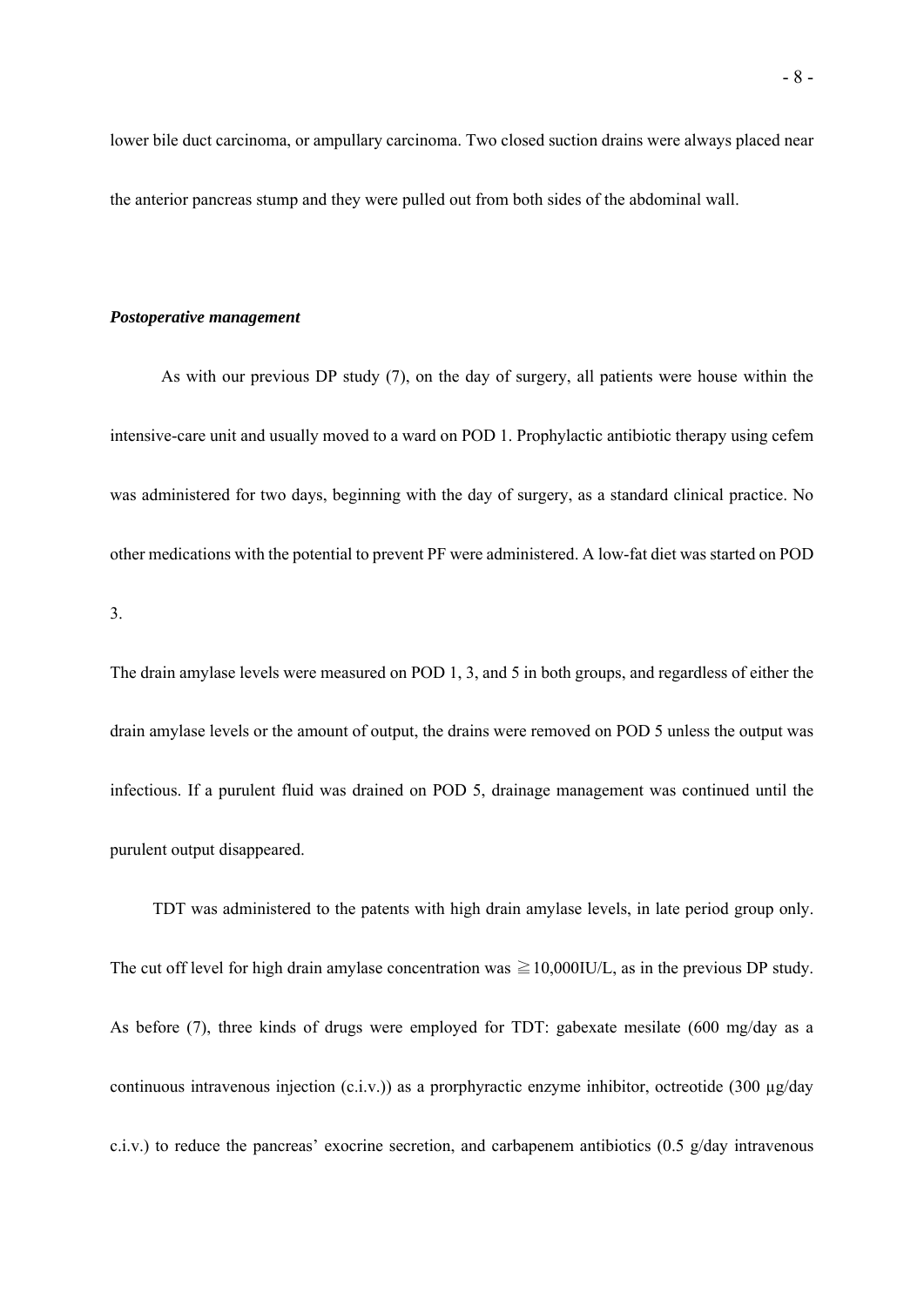injection (i.v.)) for bacteriostasis. One week after TDT initiation, if the patient condition was unproblematic and serum C-reactive protein (CRP) levels decreased sequentially, each drug was discontinued one by one. If the patient's condition was not improved by TDT, additional treatment, such as drain re-insertion was performed.

# *Data analysis and definition*

Both perioperative factors, including both patient and tumor characteristics, and operative outcomes were evaluated in this study. Postoperative complications were evaluated based on the Clavien-Dindo classification (10); the definition of PF was based on the criteria of the International Study Group on Pancreatic Fistula (ISGPF) (11), that is, drain reinsertion or exchange even once were counted as grade B. and a grade of B/C was considered to represent PF in the present study. More specifically, intraperitoneal drain re-insertion or exchange, and over 20 days of drainage were considered as PF grade B.

## *Study end points*

To clarify the safety and efficacy of TDT after PD, the incidence of PF in patients with high drain amylase levels ( $\geq$ 10,000 IU/L) was set as a primary endpoint, and both postoperative complications and postoperative hospital stay were set as secondary endpoints.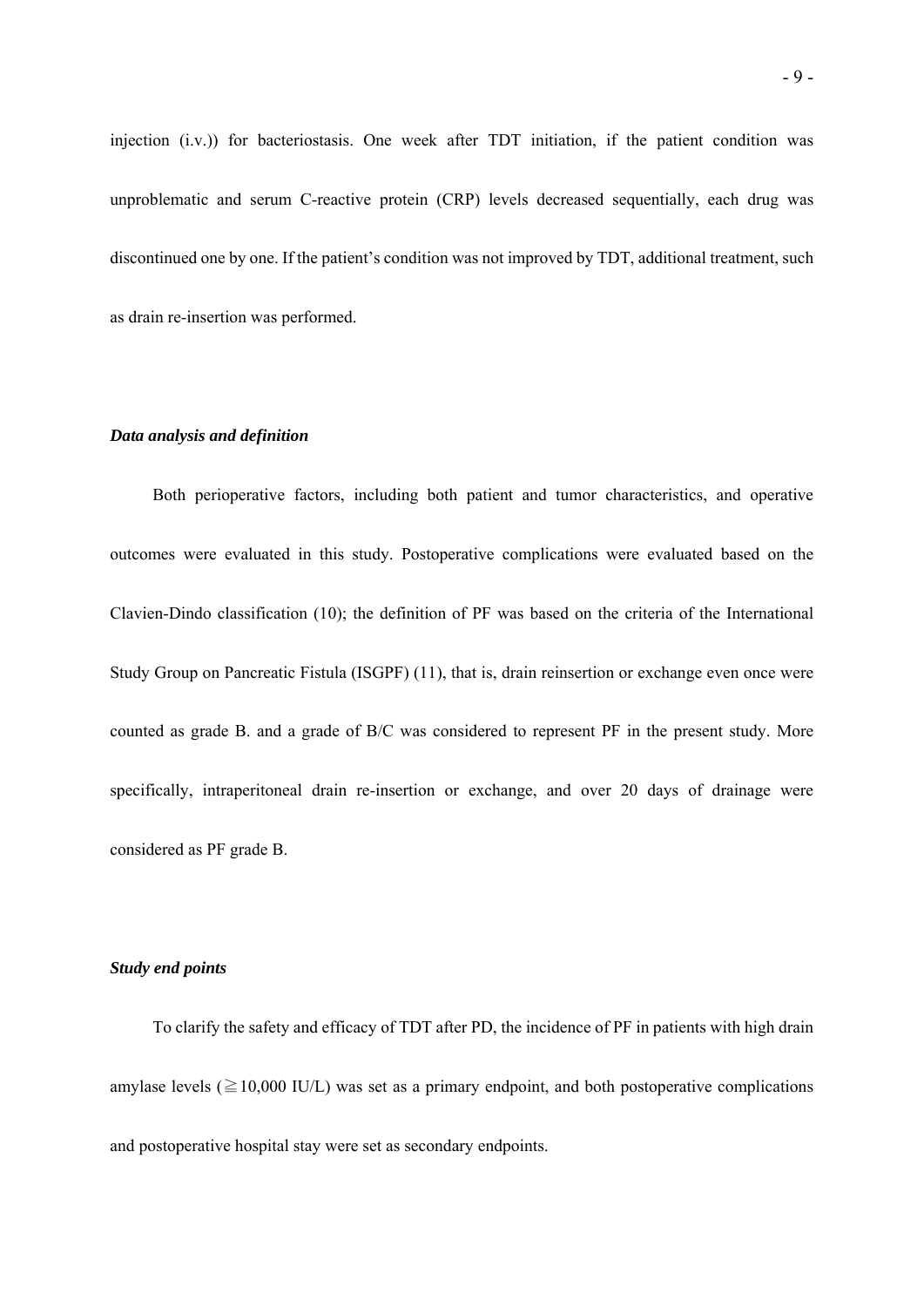#### *Statistical analyses*

Variables are described as either absolute numbers or median values and ranges. The Mann-Whitney U-test and Fisher's test were used for comparative evaluations between the two patient groups. For the multivariate analysis, quantitative variables were divided into two categories by their median values or its approximation and logistic regression analysis was performed. *P*-values <0.05 were considered significant. All statistical analyses were performed using BellCurve for Excel version 2.00 (Social Survey Research Information Co., Ltd.).

## **RESULTS**

The perioperative characteristics of the patients are summarized in Table 1. Because this was not a randomized study, some variables, such as laparoscopic operation rate or longer operative time due to high incidence of laparoscopic surgery, were only seen in early period group, there was no significant, statistical differences in other valuables between the two patient groups. Incidence of high drain amylase levels was 11% in early group and 17% in late group.

A comparison of the postoperative outcomes in all enrolled patients is summarized in Table 2. Serum white blood count (WBC), CRP, and the drain amylase levels were all statistically equivalent between the two groups. Regarding drain insertion duration, though the median value in both groups was the same, there were statistically significant differences between the two groups (actual average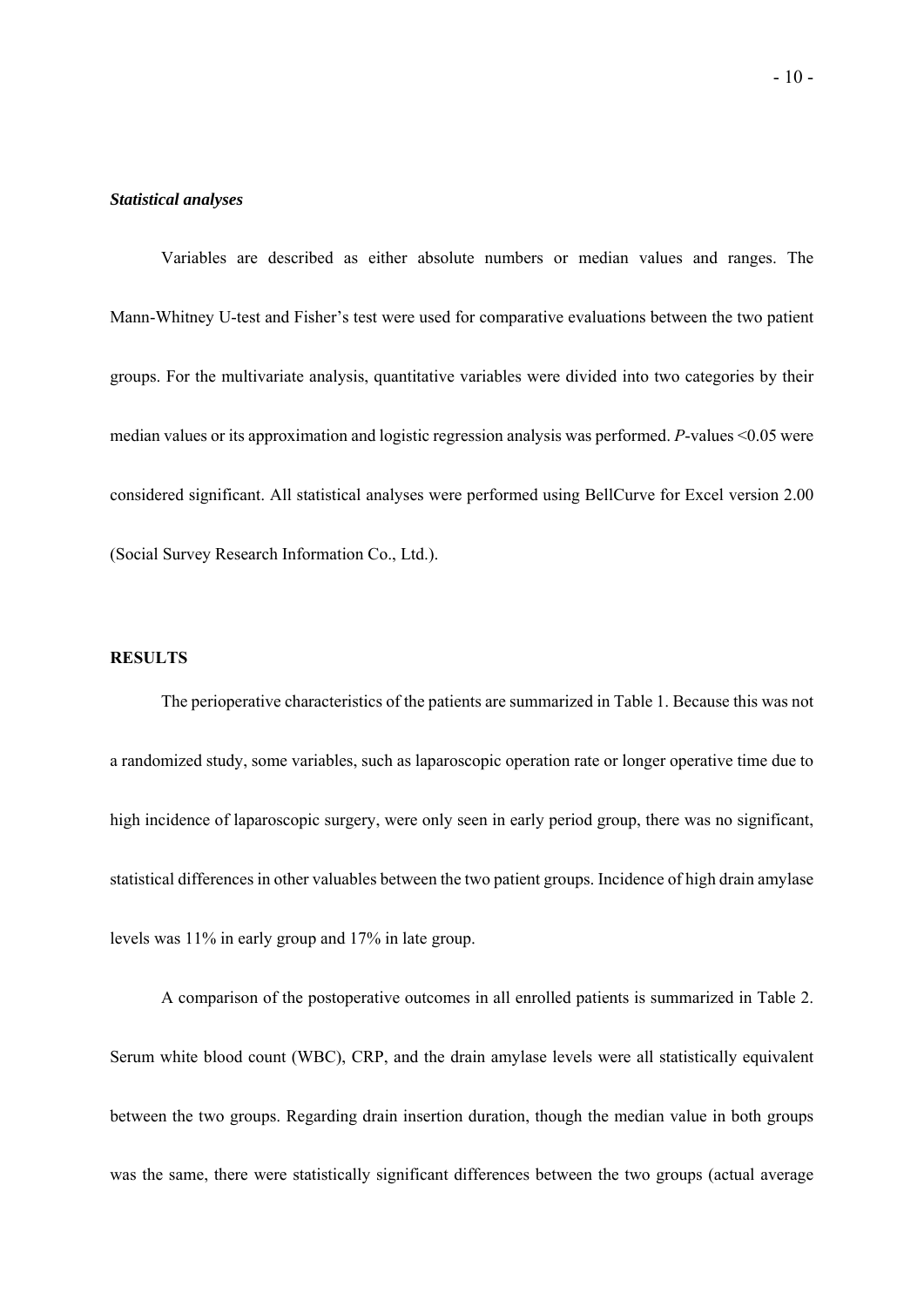insertion days in early period group was 10 and in late period group was 7). Both the occurrence rate of PF (early 17% vs. late 6%, *p*=0.01) and complication rates beyond Clavien-Dindo classification IIIa including PF, biliary fistula, cyle leakage or colic perforation (early 32% vs. late 19%, *p*=0.04) were statistically improved in late period group because PF rate was decreased. Type C PF has not occurred in both of two groups. Drain tip culture positive rate in the patients with PF in late group was 50% (3/6 cases), not very high. The duration of Hospital stay was equivalent between the two groups.

Table 3 summarizes the comparison of the operative results, especially in the patients with high drain amylase levels ( $\geq$  10,000 IU/L on POD 1) in both groups. TDT was introduced to the patents only in the late period group. The number of patients included in each group in Table 3 corresponds to the patient number whose drain amylase levels were high in Table 1. Similar to Table 2, though serum WBC, CRP, and the drain amylase levels were statistically equivalent between the two groups, duration of drain insertion, occurrence rate of PF and complication and duration of hospital stay were statistically improved in the late period group. In the early period group, without TDT, almost all cases with high amylase levels developed PF (8 out of 9, 89%), however incidences of PF were decreased by treating patients with high amylase levels with TDT in the late group (only 2 out of 18 patients developed PF, 11%). During the TDT treatment, none of toxicity or adverse effect by which we forced to stop or decrease the treatment were not occurred in the patients with TDT during the study period. However, there is a possibility that we could not measure any adverse effect in blood test or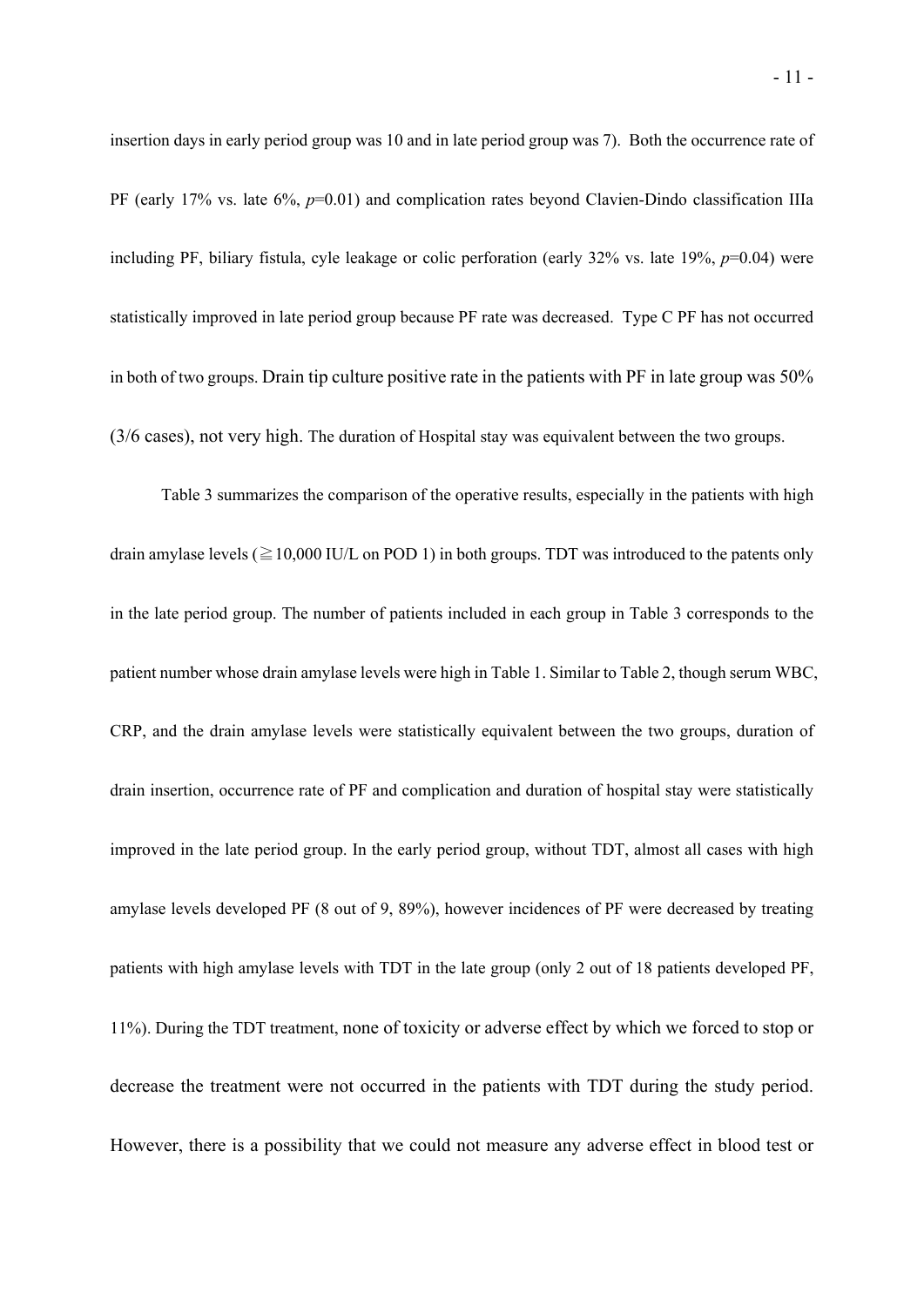minute symptom occurred by TDT. Table 4 shows the occurrence rate of PF when the drain amylase levels were higher or lower than 10,000 IU/L. As previously described, there were no statistical differences in the patients with drain amylase levels under 10,000 IU/L, however in patients with drain amylase levels over 10,000, there was statistically significant difference between the two groups due to the administration of TDT.

## **DISCUSSION**

The prevention of PF, especially in the patients with high drain amylase levels after PD, was successfully achieved by TDT in the present study. The efficacy of TDT in preventing PF was similar to our previous DP study (7). However, there are two major differences between the previous DP study and the present PD study.

First, drain removal occurred on POD 1 in the DP study and on POD 5 in the present PD study. Although it is well recognized that long-term insertion of a prophylactic drain after pancreatic resection should be avoided, there have been no definitive conclusions regarding the merits and demerits of early drain removal (including no drain insertion) after PD. Mehta et *al*. (12), based on their retrospective results, concluded that the placement of closed suction drains after PD did not appear to decrease the rate of either secondary drainage procedures or reoperations, and might be associated with both increased PF and overall morbidity. Conlon et *al.* (13) suggested that closed suction drainage should not be considered mandatory or even standard after pancreatic resection, because the mortality and morbidity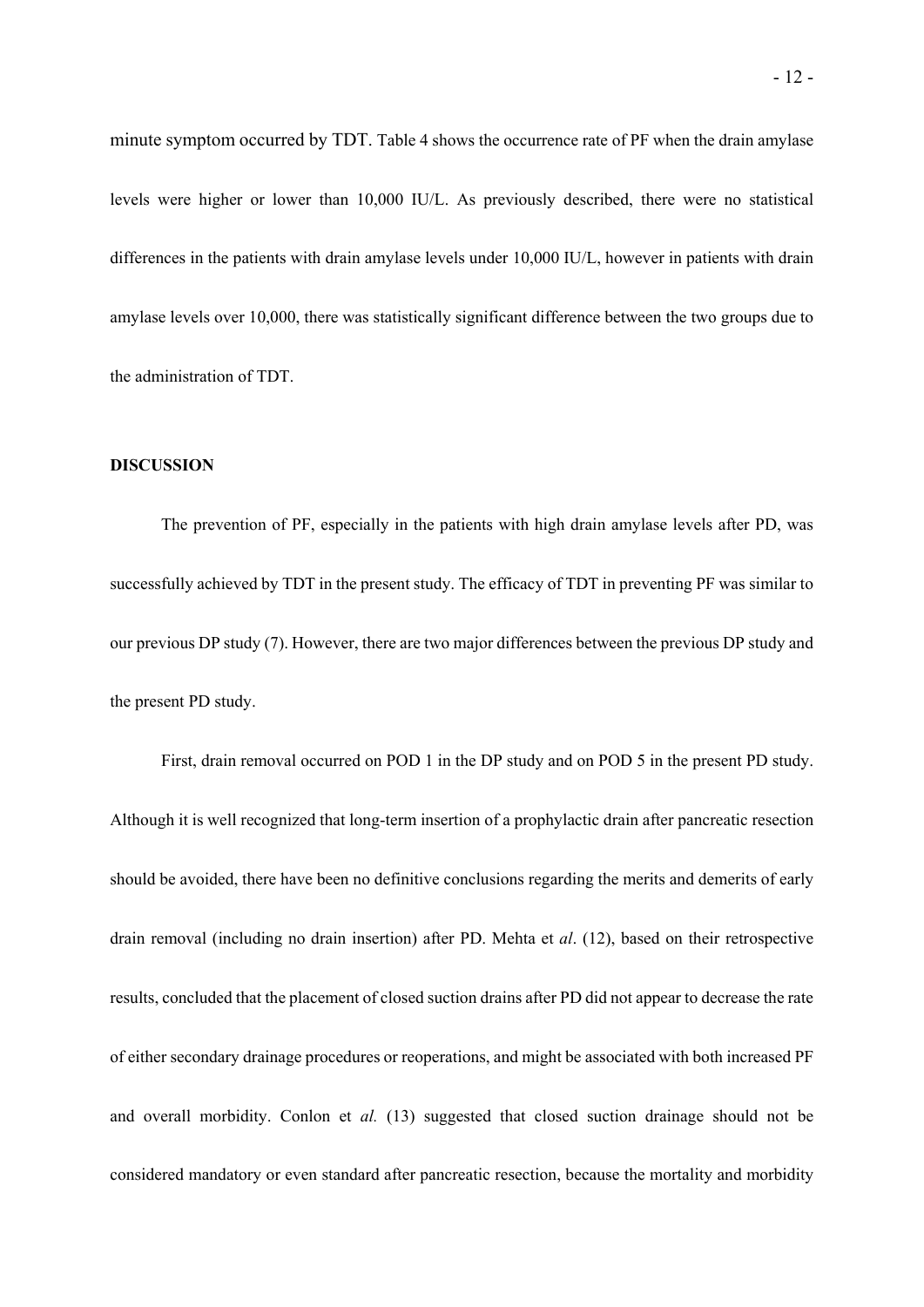rates were the same between the two groups in their randomized controlled trial with early drain removal. Correa-Gallego et *al.* (14) also reported that operative drains were associated with a longer hospital stay and higher rates of morbidity, fistula, and readmission, and did not decrease the need for either reintervention or mortality rates. Additionally, Witzigmann et *al.* (15), based on their RCT, concluded that the omission of drains was not inferior to intra-abdominal drainage in terms of postoperative intervention, and was superior in terms of both clinically relevant pancreatic fistula rate and fistula-associated complications. In contrast, Van Buren et *al.* (16) reported that their Data Safety Monitoring Board stopped the study early because of an increase in mortality from 3% to 12% in the patients undergoing PD without intraperitoneal drainage. Previously we also conducted a similar comparison regarding drain insertion and concluded that prophylactic drainage was helpful in various situations in the early postoperative days (date not shown). Therefore, we conducted the present study with drain removal on POD 5, and we recommend placing the drains after PD for at least a few days to

evaluate the drain amylase levels.

Another difference is that our previous DP study resulted in the complete prevention of PF via early drain removal, which differed from the results of the present study (of course we think that 6% occurrence rate in late period is sufficiently acceptable). We assume that this discrepancy is caused by the rates of intraperitoneal infection with anastomosis of the digestive tract in PD patients. A past report suggested that bacterial contamination in ascitic fluid might be an initiating event that leads to the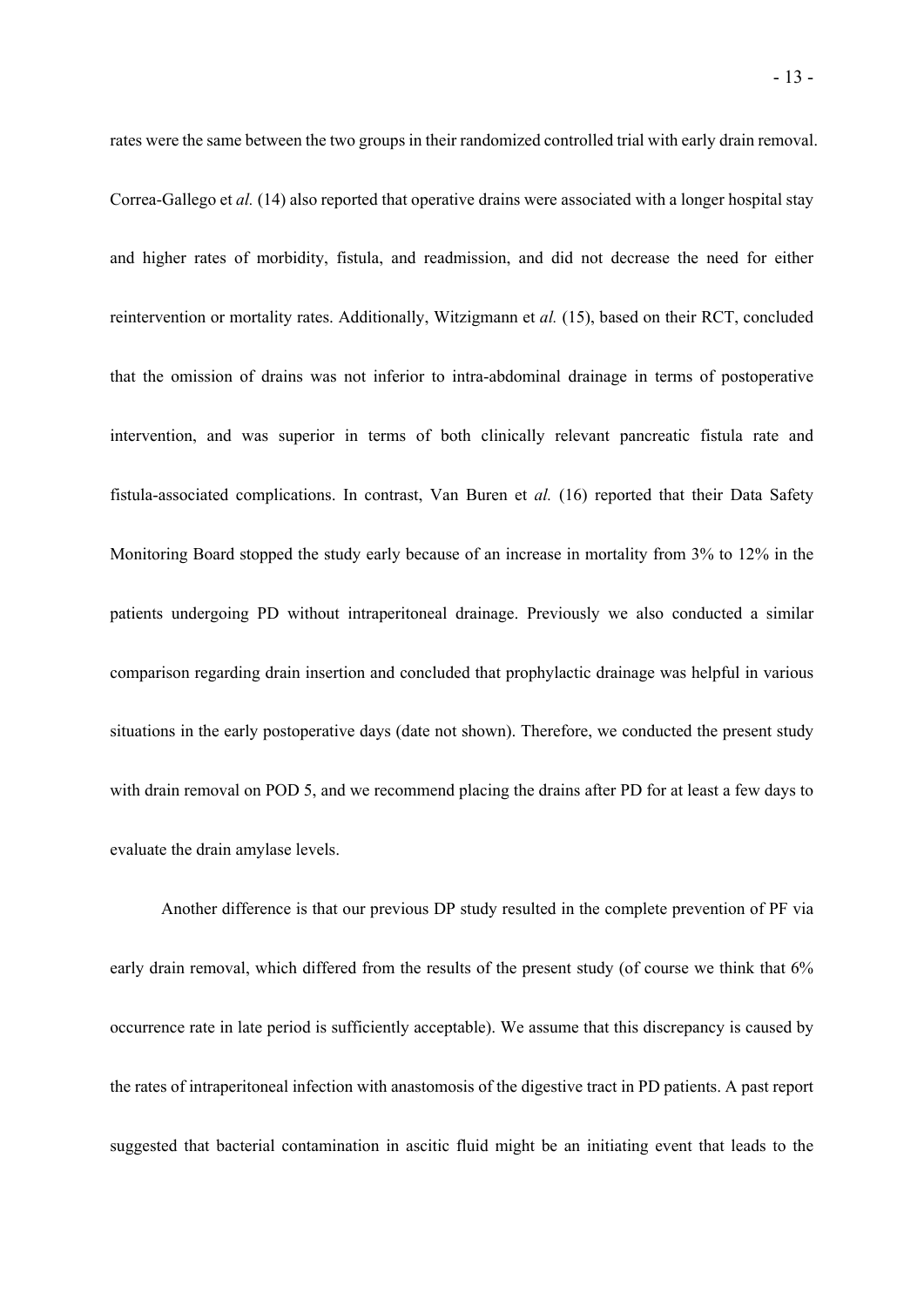development of clinical PF, and concluded that both the administration of appropriate antibiotics and early drain removal were important for the prevention of PF (17). Actually, there was a high incidence rate of positive drain-tip culture in the present study (early period; 64%, late period 72%, summarized in Table 2), indicating the presence of intraperitoneal bacterial contamination. Thus, we may have to take additional measures to control the intraperitoneal bacterial contamination. TDT would be effective for intraperitoneal bacterial management because the drain tip culture positive rate and the rate of PF itself, were both decreased in the patients with high drain amylase levels in late period group.

There have been several papers that discuss the usefulness of preoperative factors for predicting PF risk (18-20); however, even if PF is predicted, the surgery itself is still necessary and; therefore, prediction using preoperative factors is not clinically useful. On the other hand, the majority of past reports which evaluating the prediction of PF were mostly concluded that drain amylase level as an excellent predictor (5,6,21), therefore we also employed the drain amylase level over 10,000 IU/L as a cut off value to introduce TDT in the present study. With respect to other possible predictors in the recent literatures, though there are reports that described the efficacy of a combination of drain amylase level and CRP (22), or a combination of drain amylase, WBC and fever up (23), there are few papers mentioning other than drain amylase level. Therefore, for the time being, it would be the only way to evaluate the drain amylase level as a postoperative PF indicator after PD

We have already performed rat PF experiment and also discussed the efficacy of TDT (8). The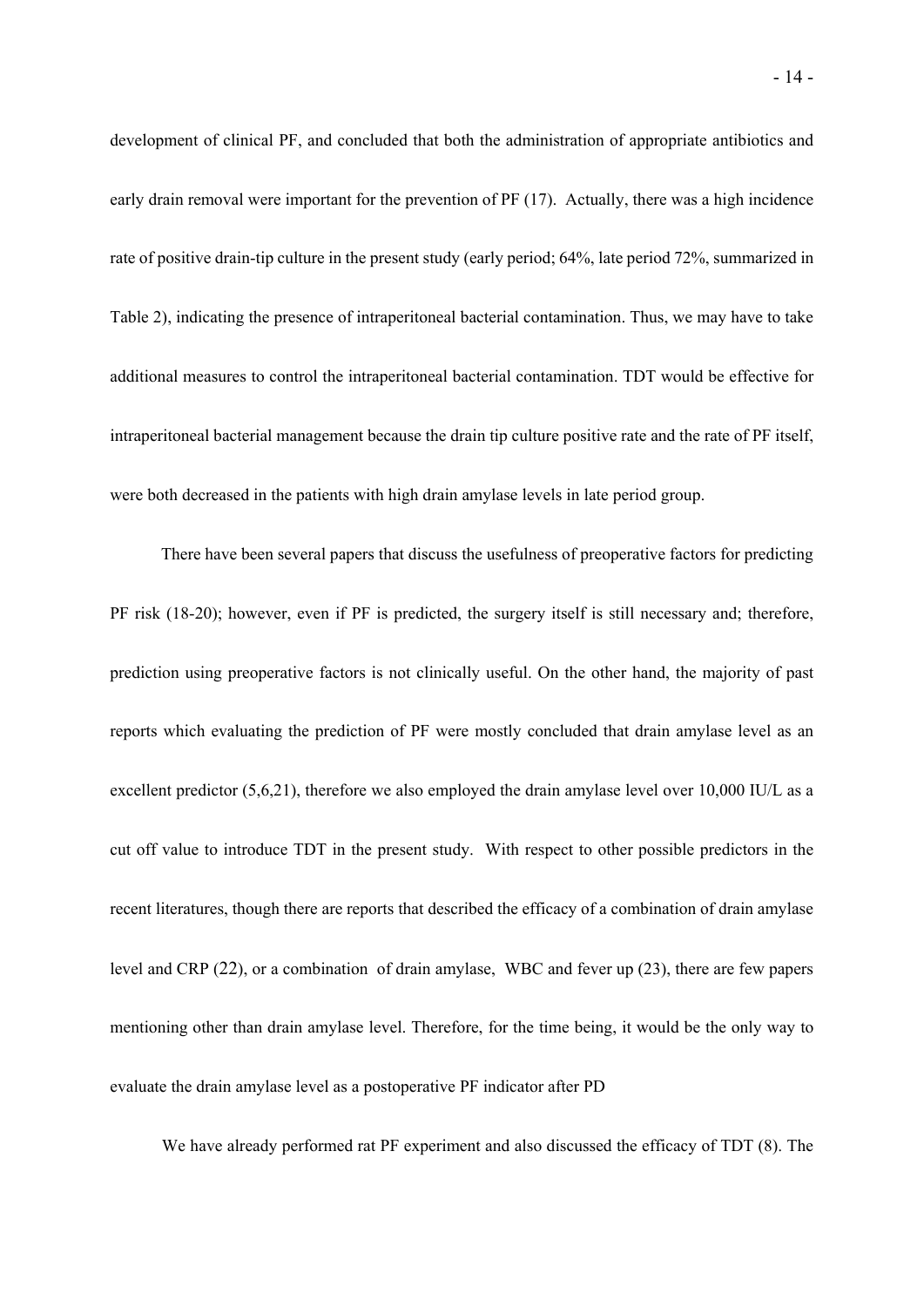aim using each drugs in TDT is that gabexate mesilate which is proteolytic enzyme inhibitor is expected the suppression of pancreas exocrine activity, octreotide which could reduce the pancreas exocrine secretion, and carbapenem antibiotics is expected bacteriostasis in intraperitoneal fluid collection. There also have been clinical past reports in the literature, regarding the prevention of PF development using certain drugs; however, the efficacy of the drugs in each report has been ambiguous. Uemura et *al.* (24) described that prophylactic administration of ulinastatin reduced both the serum and drain amylase levels, and the incidence of postoperative pancreatitis following PD; however, there was no significant difference in the incidence of PF with or without ulinastatin administration. Gans et *al.* (25) indicated in their review of the literature, that there was no solid evidence that somatostatin analogues result in a higher closure rate of PF compared with other treatments. On the other hand, Allen et *al.* (26) conducted the RCT to clarify the efficacy of pasireotide in preventing PF development and concluded that perioperative treatment with pasireotide decreased the rate of PF. In addition, Denbo et *al.* (27) concluded that selective administration of pasireotide only to patients with a high risk of PF, might maximize the cost-efficacy of prophylactic pasireotide, based on the cost estimation in accordance with risk prediction. In the present study, as Denbo et *al*. described, the preventing effect of TDT for PF would be caused the patients selection to receive TDT in accordance with their risk of developing PF, whether their drain amylase levels were high or not. To the best of our knowledge, this is the first study describing the efficacy of a drug therapy in which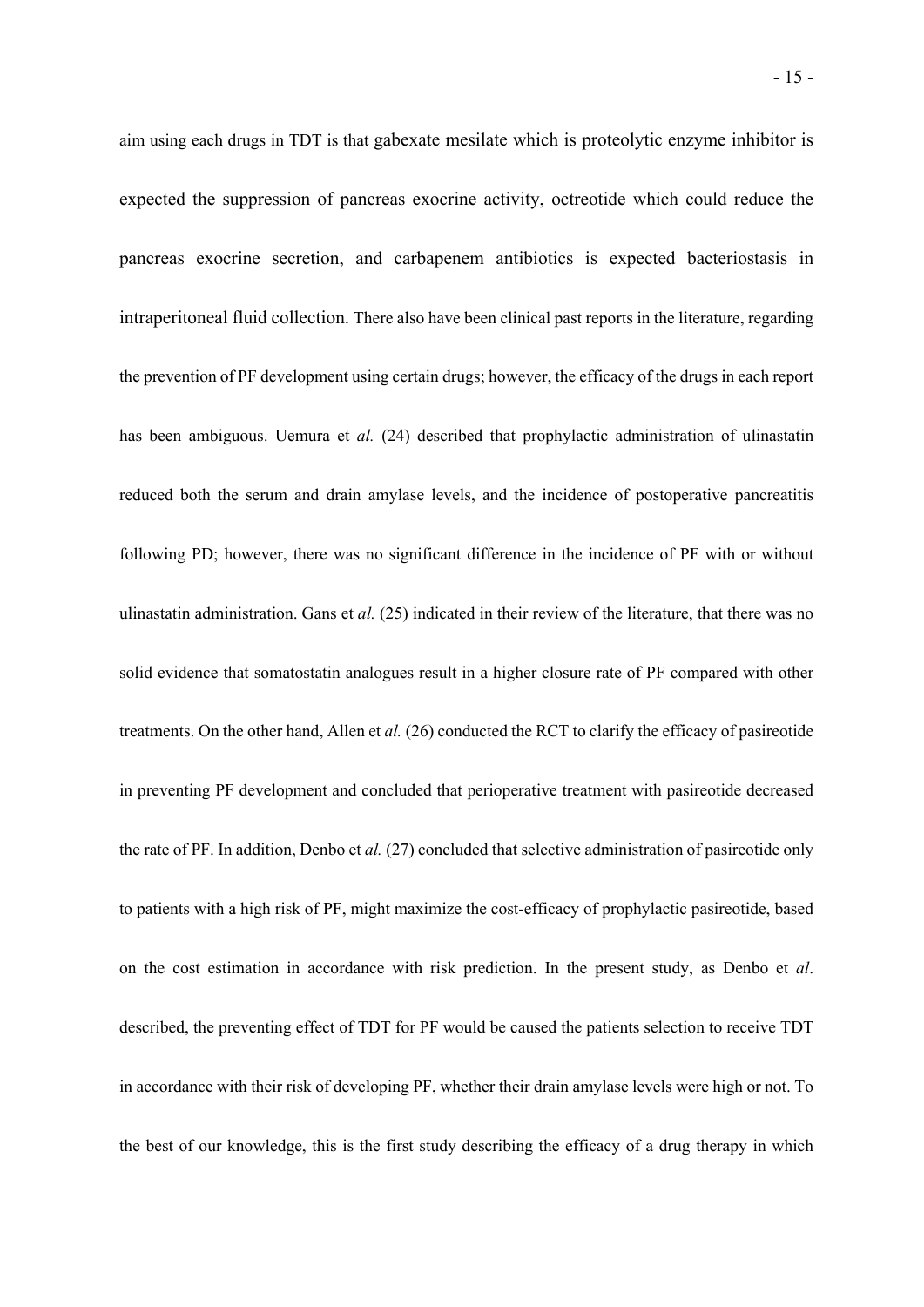treated patients were limited to high-risk cases of PF. As stated by the International Study Group of Pancreatic Surgery (28), "future studies which focus on novel approaches to decrease the rate of PF should be conducted based on the appropriate risk evaluation".

There are some major limitations in the present study. First, this was retrospective, single institutional study, so that the number of patients was small and some background deviations were detected. Further randomized and multi-institutional investigations for evaluating the efficacy of this treatment are necessary to prove the present results. Second, the TDT regimen in the present study requires 1 week of fasting, even though the patient's condition was healthy in almost cases. Fujii et *al.* (29), based on their multi-institutional study, concluded that food intake neither aggravated PF, nor prolonged either the length of drain placement or hospital stay after PD. Therefore, it might be possible to administer TDT without fasting, which would be better for the patients. In the future, we will be testing further improvements to our TDT protocol.

In conclusion, we found that TDT might be an effective treatment to prevent PF in patients with high drain amylase levels after PD surgery in late period. Based on our findings, regardless of preoperative predictive factors of PF, it may be possible to prevent PF by TDT treatment after PD surgery. Randomized trial should be conducted to clarify the evidential effectiveness of TDT.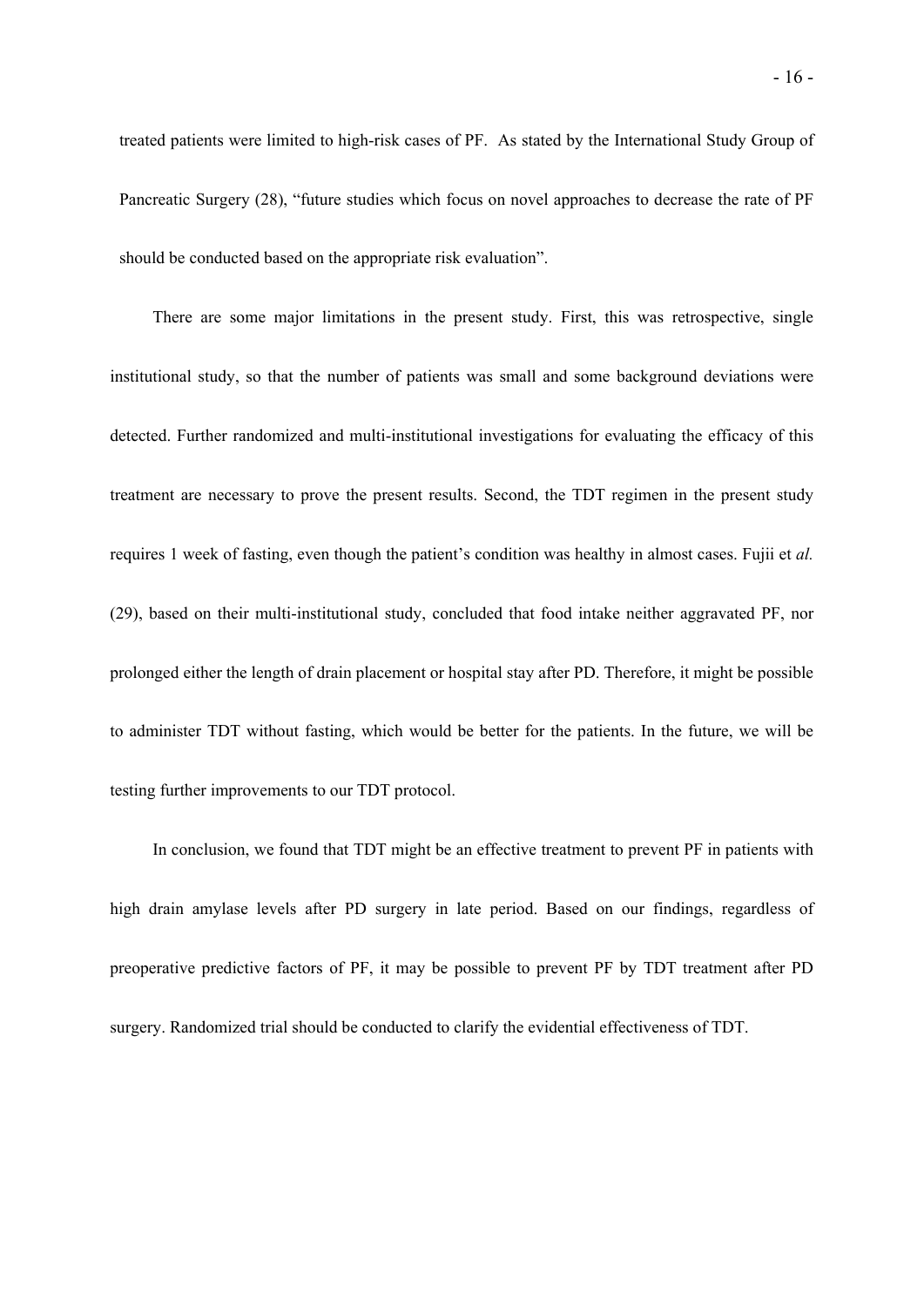#### **REFERENCES**

- 1. Kawai M, Tani M, Terasawa H, Ina S, Hirono S, Nishioka R, Miyazawa M, Uchiyama K, Yamaue H. Early removal of prophylactic drains reduces the risk of intra-abdominal infections in patients with pancreatic head resection: prospective study for 104 consecutive patients. Ann Surg. 2006; 244: 1-7.
- 2. Bassi C, Molinari E, Malleo G, Crippa S, Butturini G, Salvia R, Talamini G, Pederzoli P Early versus late drain removal after standard pancreatic resections: results of a prospective randomized trial. Ann Surg. 2010; 252: 207-14.
- 3. Fong ZV, Correa-Gallego C, Ferrone CR, Veillette GR, Warshaw AL, Lillemoe KD, Fernández-Del Castillo C. Early Drain Removal-The Middle Ground Between the Drain Versus No Drain Debate in Patients Undergoing Pancreaticoduodenectomy: A Prospective Validation Study. Ann Surg. 2015; 262: 378-83.
- 4. Palani Velu LK, Chandrabalan VV, Jabbar S, McMillan DC, McKay CJ, Carter CR, Jamieson NB, Dickson EJ. Serum amylase on the night of surgery predicts clinically significant pancreatic fistula after pancreaticoduodenectomy. HPB (Oxford). 2014; 16: 610-9.
- 5. Kawai M, Kondo S, Yamaue H, Wada K, Sano K, Motoi F, Unno M, Satoi S, Kwon AH, Hatori T, Yamamoto M, Matsumoto J, Murakami Y, Doi R, Ito M, Miyakawa S, Shinchi H, Natsugoe S, Nakagawara H, Ohta T, Takada T. Predictive risk factors for clinically relevant pancreatic fistula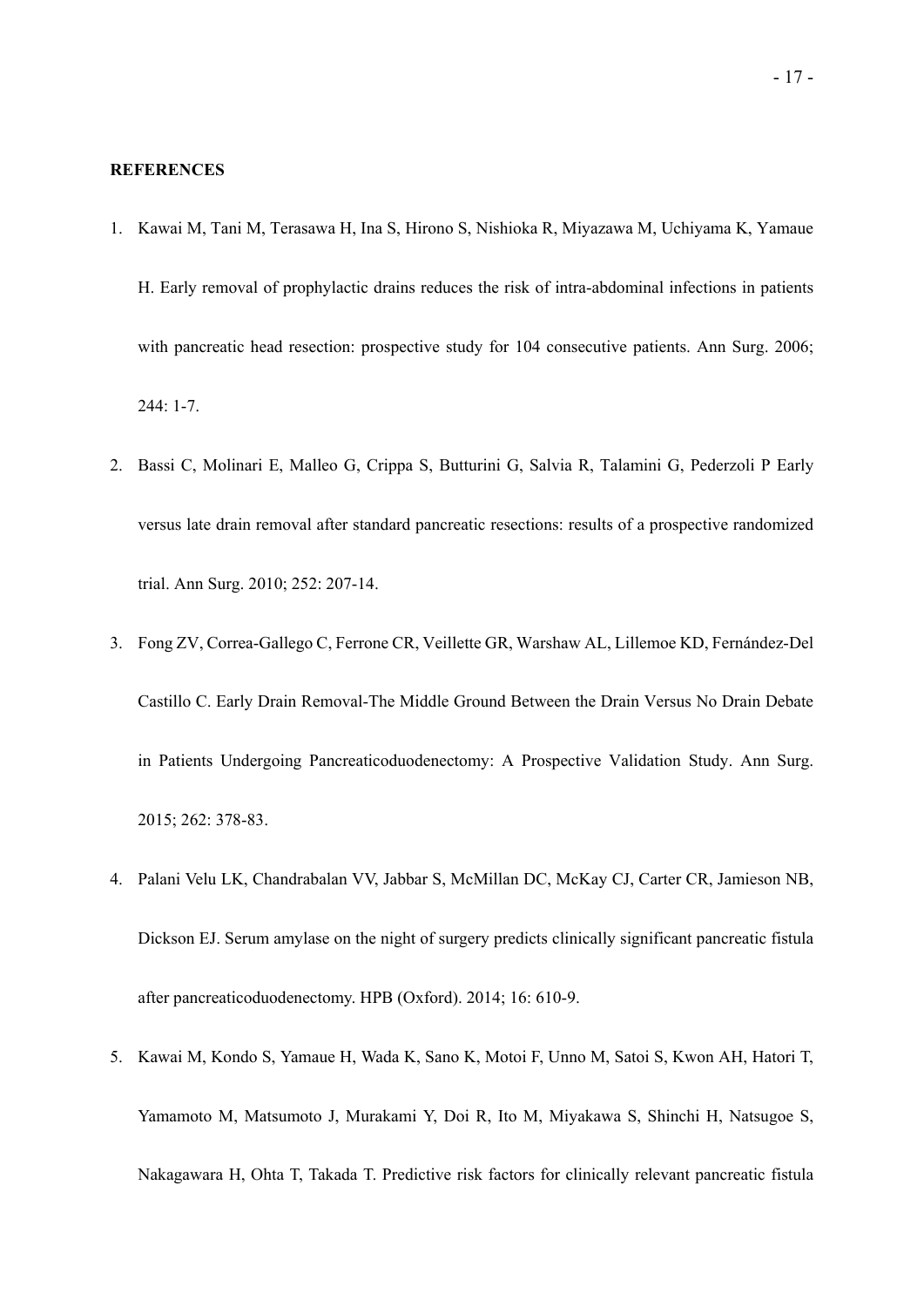analyzed in 1,239 patients with pancreaticoduodenectomy: multicenter data collection as a project study of pancreatic surgery by the Japanese Society of Hepato-Biliary-Pancreatic Surgery. J Hepatobiliary Pancreat Sci. 2011; 18: 601-8.

- 6. Kaminsky PM, Mezhir JJ. Intraperitoneal drainage after pancreatic resection: a review of the evidence. J Surg Res. 2013; 184: 925-30.
- 7. Adachi T, Kuroki T, Kitasato A, Hirabaru M, Matsushima H, Soyama A, Hidaka M, Takatsuki M, Eguchi S. Safety and efficacy of early drain removal and triple-drug therapy to prevent pancreatic fistula after distal pancreatectomy. Pancreatology. 2015; 15: 411-6.
- 8. Kuroshima N, Tanaka T, Kuroki T, Kitasato A, Adachi T, Ono S, Matsushima H, Hirayama T, Soyama A, Hidaka M, Takatsuki M, Eguchi S. Triple-drug therapy to prevent pancreatic fistula after pancreatectomy in a rat model. Pancreatology. 2016;16, 917-21
- 9. Tajima Y, Kuroki T, Kitasato A, Adachi T, Isomoto I, Uetani M, Kanematsu T. Patient allocation based on preoperative assessment of pancreatic fibrosis to secure pancreatic anastomosis performed by trainee surgeons: a prospective study. J Hepatobiliary Pancreat Sci. 2010; 17: 831-8.
- 10. Dindo D, Demartines N, Clavien PA. Classification of surgical complications: a new proposal with evaluation in a cohort of 6336 patients and results of a survey. Ann Surg. 2004; 240: 205-13.
- 11. Bassi C, Marchegiani G, Dervenis C, Sarr M, Abu Hilal M, Adham M, Allen P, Andersson R, Asbun HJ, Besselink MG, Conlon K, Del Chiaro M, Falconi M, Fernandez-Cruz L, Fernandez-Del Castillo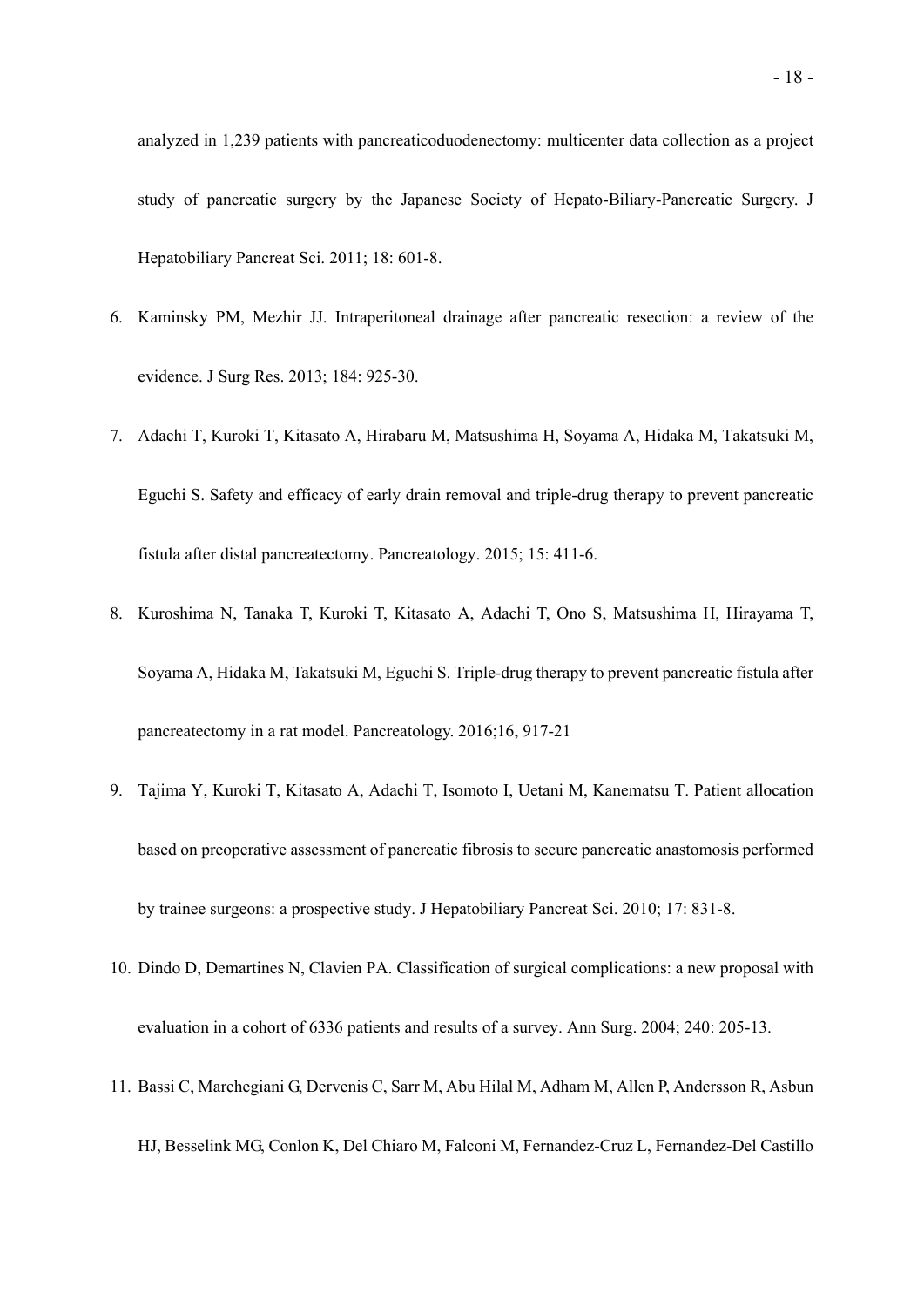C, Fingerhut A, Friess H, Gouma DJ, Hackert T, Izbicki J, Lillemoe KD, Neoptolemos JP, Olah A, Schulick R, Shrikhande SV, Takada T, Takaori K, Traverso W, Vollmer CR, Wolfgang CL, Yeo CJ, Salvia R, Buchler M; International Study Group on Pancreatic Surgery (ISGPS). The 2016 update of the International Study Group (ISGPS) definition and grading of postoperative pancreatic fistula: 11 Years After. Surgery. 2017; 161: 584-591.

- 12. Mehta VV, Fisher SB, Maithel SK, Sarmiento JM, Staley CA, Kooby DA. Is it time to abandon routine operative drain use? A single institution assessment of 709 consecutive pancreaticoduodenectomies. J Am Coll Surg. 2013; 216: 635-42.
- 13. Conlon KC, Labow D, Leung D, Smith A, Jarnagin W, Coit DG, Merchant N, Brennan MF. Prospective randomized clinical trial of the value of intraperitoneal drainage after pancreatic resection. Ann Surg. 2001; 234: 487-93.
- 14. Correa-Gallego C1, Brennan MF, D'angelica M, Fong Y, Dematteo RP, Kingham TP, Jarnagin WR, Allen PJ. Operative Drainage Following Pancreatic Resection. Analysis of 1122 Patients Resected Over 5 Years at a Single Institution. Ann Surg. 2013; 258: 1051-8.
- 15. Witzigmann H, Diener MK, Kienkötter S, Rossion I, Bruckner T, Bärbel Werner, Pridöhl O, Radulova-Mauersberger O, Lauer H, Knebel P, Ulrich A, Strobel O, Hackert T, Büchler MW. No Need for Routine Drainage After Pancreatic Head Resection: The Dual-Center, Randomized, Controlled PANDRA Trial (ISRCTN04937707). Ann Surg. 2016; 264: 528-37.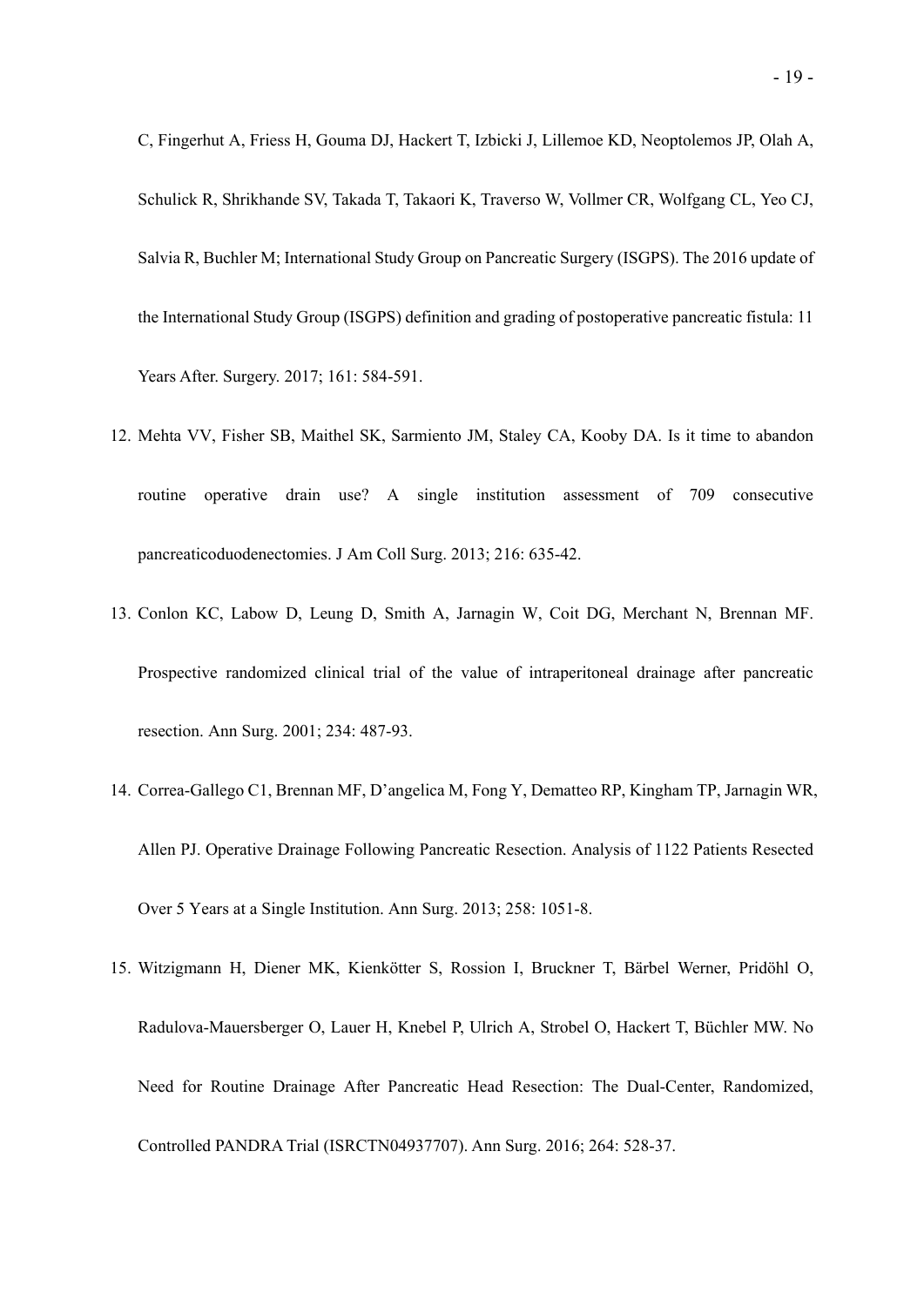- 16. Van Buren G 2nd, Bloomston M, Hughes SJ, Winter J, Behrman SW, Zyromski NJ, Vollmer C, Velanovich V, Riall T, Muscarella P, Trevino J, Nakeeb A, Schmidt CM, Behrns K, Ellison EC, Barakat O, Perry KA, Drebin J, House M, Abdel-Misih S, Silberfein EJ, Goldin S, Brown K, Mohammed S, Hodges SE, McElhany A, Issazadeh M, Jo E, Mo Q, Fisher WE. A randomized prospective multicenter trial of pancreaticoduodenectomy with and without routine intraperitoneal drainage. Ann Surg. 2014; 259: 605-12.
- 17. Nagakawa Y, Matsudo T, Hijikata Y, Kikuchi S, Bunso K, Suzuki Y, Kasuya K, Tsuchida A. Bacterial contamination in ascitic fluid is associated with the development of clinically relevant pancreatic fistula after pancreatoduodenectomy. Pancreas. 2013; 42: 701-6.
- 18. Kang JH, Park JS, Yu JS, Chung JJ, Kim JH, Cho ES, Yoon DS. Prediction of pancreatic fistula after pancreatoduodenectomy by preoperative dynamic CT and fecal elastase-1 levels. PLoS One. 2017; 12: e0177052.
- 19. Kuwahara T, Hirooka Y, Kawashima H, Ohno E, Yokoyama Y, Fujii T, Nakamura S, Kodera Y, Nagino M, Goto H. Usefulness of endoscopic ultrasonography-elastography as a predictive tool for the occurrence of pancreatic fistula after pancreatoduodenectomy. J Hepatobiliary Pancreat Sci. 2017; 24: 649-656.
- 20. Sugimoto M, Takahashi S, Kojima M, Kobayashi T, Gotohda N, Konishi M. In Patients with a Soft Pancreas, a Thick Parenchyma, a Small Duct, and Fatty Infiltration Are Significant Risks for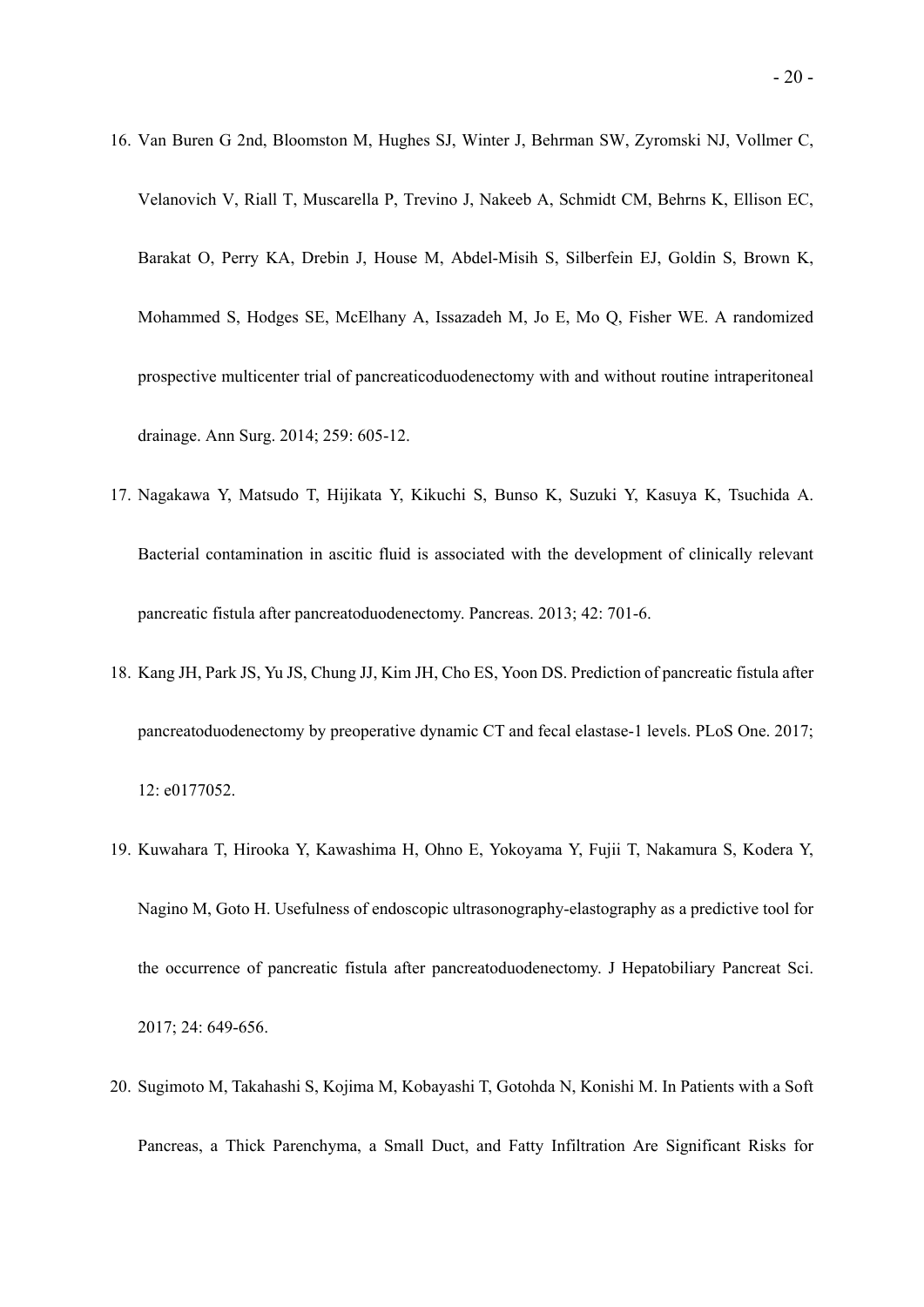Pancreatic Fistula After Pancreaticoduodenectomy. J Gastrointest Surg. 2017; 21: 846-854.

- 21. Kurahara H, Shinchi H, Maemura K, Mataki Y, Iino S, Sakoda M, Ueno S, Takao S, Natsugoe S. Indicators of complications and drain removal after pancreatoduodenectomy. J Surg Res. 2011; 170: 211-6.
- 22. Partelli S, Pecorelli N, Muffatti F, Belfiori G, Crippa S, Piazzai F, Castoldi R, Marmorale C, Balzano G, Falconi M. Early Postoperative Prediction of Clinically Relevant Pancreatic Fistula after Pancreaticoduodenectomy: usefulness of C-reactive Protein. HPB (Oxford). 2017; 19: 580-586.
- 23. Noji T, Nakamura T, Ambo Y, Suzuki O, Nakamura F, Kishida A, Hirano S, Kondo S, Kashimura N. Clinically relevant pancreas-related infectious complication after pancreaticoenteral anastomosis could be predicted by the parameters obtained on postoperative day 3. Pancreas. 2012; 41: 916-21.
- 24. Uemura K, Murakami Y, Hayashidani Y, Sudo T, Hashimoto Y, Ohge H, Sueda T. Randomized clinical trial to assess the efficacy of ulinastatin for postoperative pancreatitis following pancreaticoduodenectomy. J Surg Oncol. 2008; 98: 309-13.
- 25. Gans SL, van Westreenen HL, Kiewiet JJ, Rauws EA, Gouma DJ, Boermeester MA. Systematic review and meta-analysis of somatostatin analogues for the treatment of pancreatic fistula. Br J Surg. 2012; 99: 754-60.
- 26. Allen PJ1, Gönen M, Brennan MF, Bucknor AA, Robinson LM, Pappas MM, Carlucci KE, D'Angelica MI, DeMatteo RP, Kingham TP, Fong Y, Jarnagin WR. Pasireotide for postoperative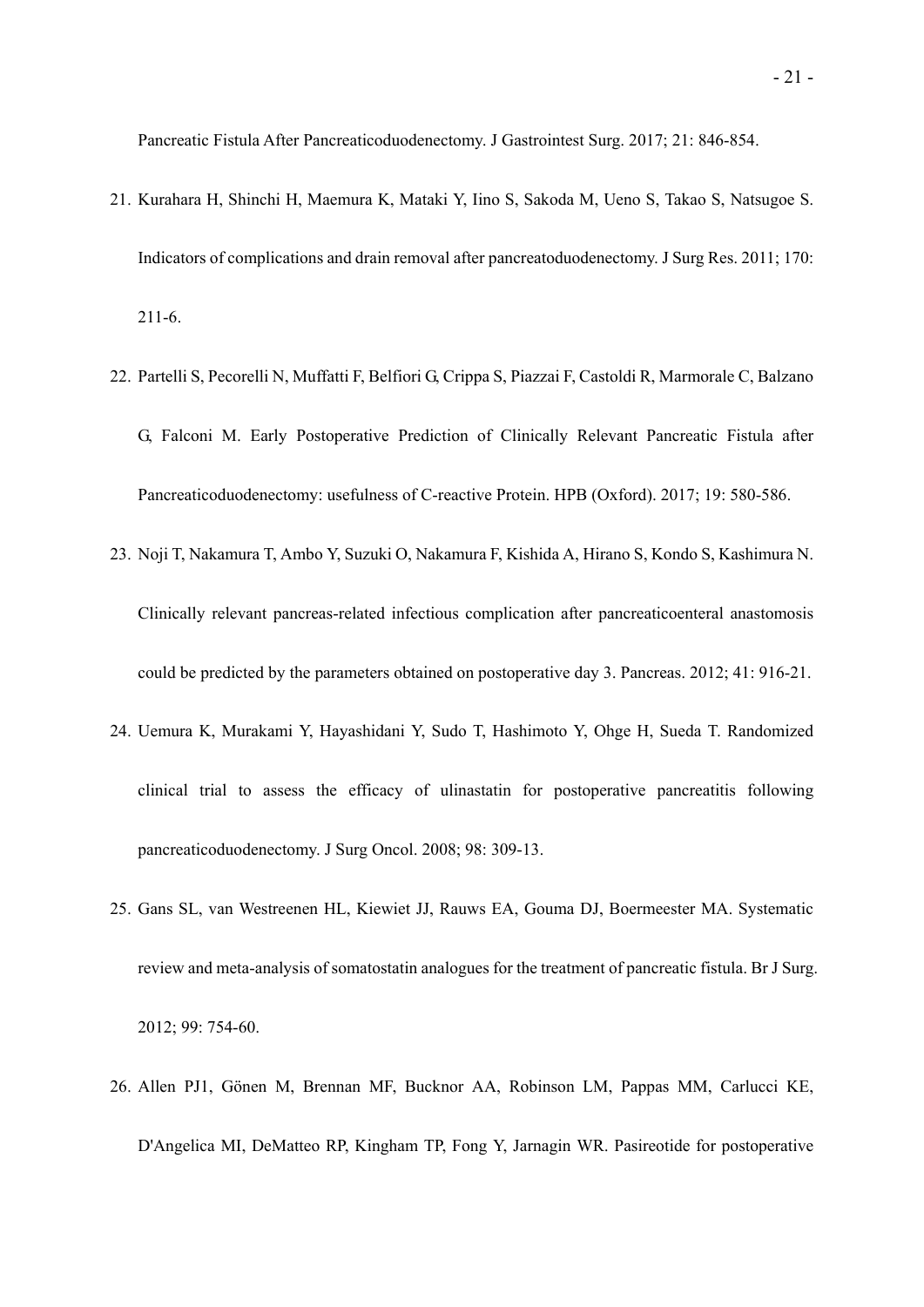pancreatic fistula. N Engl J Med. 2014; 370: 2014-22.

- 27. Denbo JW, Slack RS, Bruno M, Cloyd JM, Prakash L, Fleming JB, Kim MP, Aloia TA, Vauthey JN, Lee JE, Katz MH. Selective Perioperative Administration of Pasireotide is More Cost-Effective Than Routine Administration for Pancreatic Fistula Prophylaxis. J Gastrointest Surg. 2017; 21: 636-646.
- 28. Shrikhande SV, Sivasanker M, Vollmer CM, Friess H, Besselink MG, Fingerhut A, Yeo CJ, Fernandez-delCastillo C, Dervenis C, Halloran C, Gouma DJ, Radenkovic D, Asbun HJ, Neoptolemos JP, Izbicki JR, Lillemoe KD, Conlon KC, Fernandez-Cruz L, Montorsi M, Bockhorn M, Adham M, Charnley R, Carter R, Hackert T, Hartwig W, Miao Y, Sarr M, Bassi C, Büchler MW; International Study Group of Pancreatic Surgery (ISGPS). Pancreatic anastomosis after pancreatoduodenectomy: A position statement by the International Study Group of Pancreatic Surgery (ISGPS). Surgery. 2017; 161: 1221-1234.
- 29. Fujii T, Nakao A, Murotani K, Okamura Y, Ishigure K, Hatsuno T, Sakai M, Yamada S, Kanda M, Sugimoto H, Nomoto S, Takeda S, Morita S, Kodera Y. Influence of Food Intake on the Healing Process of Postoperative Pancreatic Fistula After Pancreatoduodenectomy: A Multi-institutional Randomized Controlled Trial. Ann Surg Oncol. 2015; 22: 3905-12.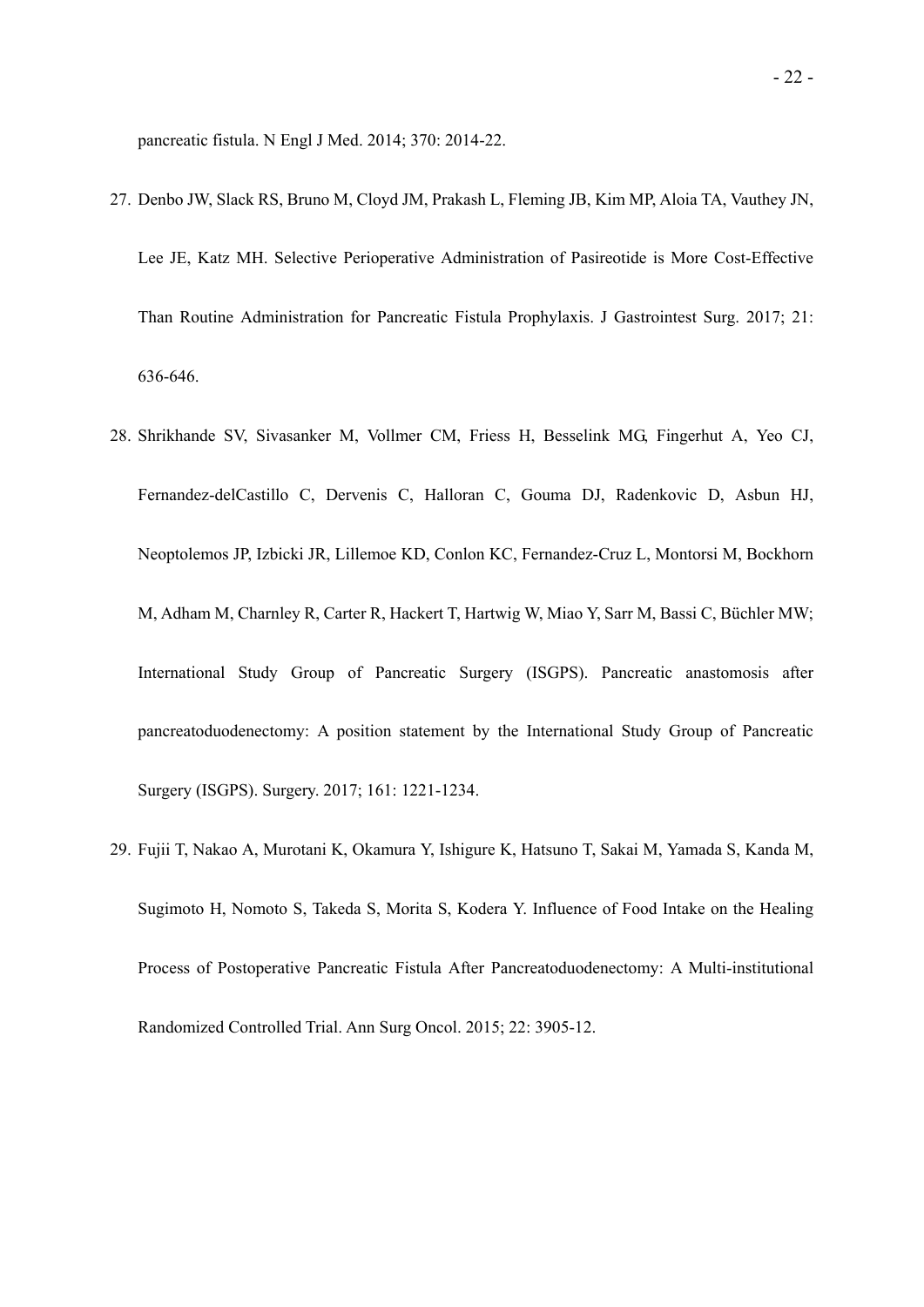**Table 1.** Preoperative and operative characteristics of the patients

| Variable                            | early $(n=81)$      | late $(n=102)$   | $p$ -value |
|-------------------------------------|---------------------|------------------|------------|
| age (years)                         | $72(35-86)$         | $71(31-87)$      | 0.81       |
| invasive malignant tumor $(\%)$     | 68/81 (84%)         | 82/102 (81%)     | 0.53       |
| diabetes mellitus $(\%)$            | 29/81 (36%)         | $31/102(30\%)$   | 0.44       |
| albumin $(g/dL)$                    | $3.7(2.5-4.9)$      | $3.8(2.8-5.0)$   | 0.49       |
| laparoscopic surgery $(\%)$         | 34/81(42%)          | 10/102(10%)      | < 0.001    |
| operative time (min)                | 601 (309-1050)      | 424 (270-845)    | < 0.001    |
| blood loss (mL)                     | 900 (50-6650)       | 925 (50-5964)    | 0.75       |
| vascular resection $(\%)$           | 11/81(14%)          | 18/102(17%)      | 0.45       |
| soft pancreas                       | 51/81 (63%)         | 53/102 (52%)     | 0.16       |
| WBC POD1 $(\times 103 \text{ mm3})$ | $11.1 (4.2 - 20.9)$ | $10.7(3.7-20.3)$ | 0.12       |
| $CRP$ POD1 $(mg/dL)$                | $9.2(2.7-26.8)$     | $9.7(4.0-16.0)$  | 0.23       |
| drain amylase (IU/L) POD1           | $1,150(5-321,500)$  | 819 (12-105,650) | 0.66       |
| drain amylase $\geq 10,000$ (IU/L)  | $9/81(11\%)$        | 18/102(17%)      | 0.22       |

WBC; white blood cell, POD; post operative day, CRP; C-reactive protein, IU/L; international unit per litter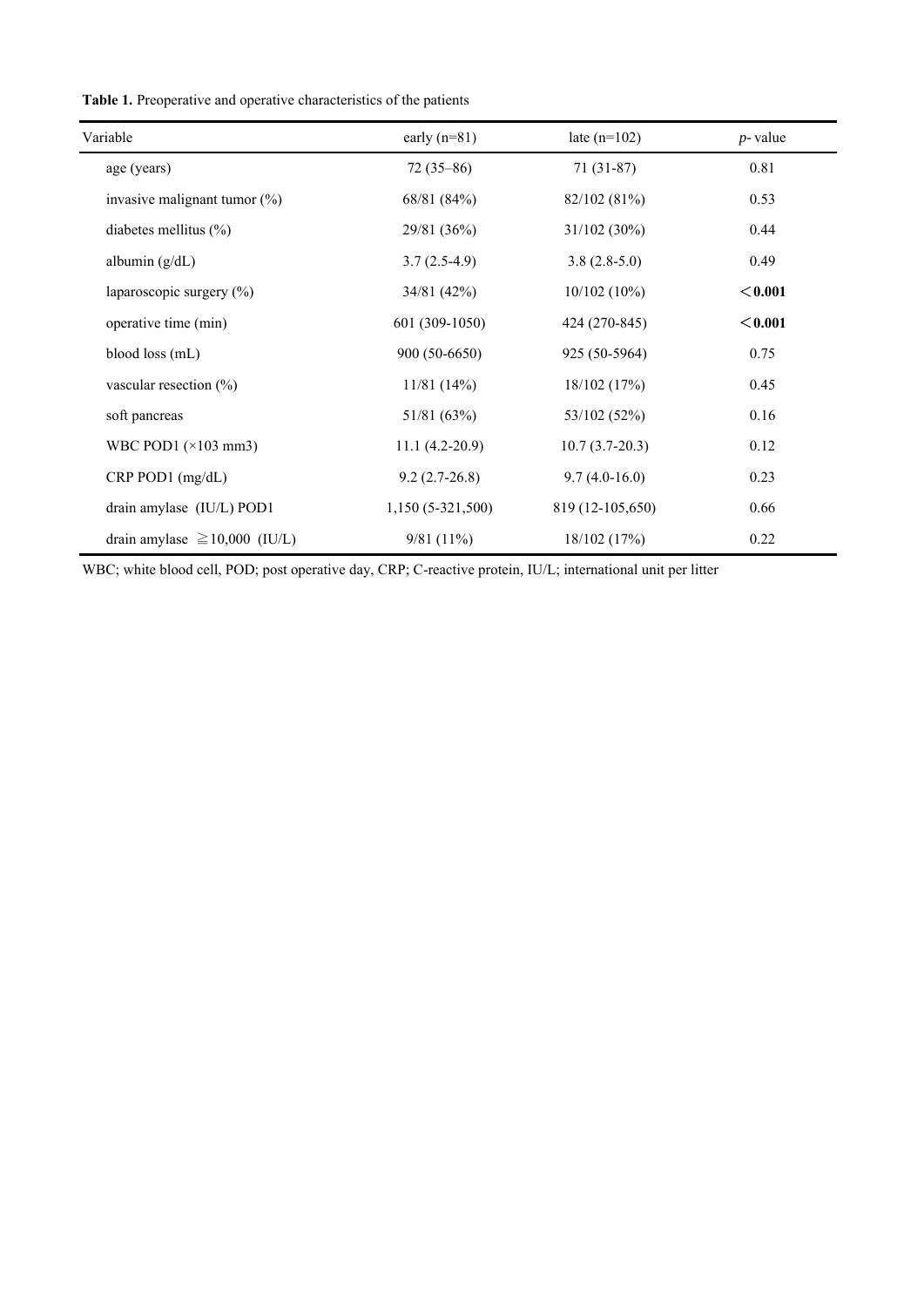|  | <b>Table 2.</b> Comparison of the postoperative outcomes |  |  |  |
|--|----------------------------------------------------------|--|--|--|
|--|----------------------------------------------------------|--|--|--|

| Variable                              | early $(n=81)$   | late $(n=102)$     | $p$ -value |
|---------------------------------------|------------------|--------------------|------------|
| WBC POD3 $(\times 10^3 \text{ mm}^3)$ | $7.9(1.3-30.7)$  | $7.9(2.3-24.9)$    | 0.88       |
| POD7                                  | $7.5(2.7-30.5)$  | $7.2(1.1-22.3)$    | 0.69       |
| $CRP$ POD3 $(mg/dL)$                  | $14.1(2.9-32.3)$ | $14.3(2.4 - 35.8)$ | 0.81       |
| POD7                                  | $5.0(0.1-25.61)$ | $5.3(0.2 - 24.8)$  | 0.97       |
| drain amylase (IU/L) POD3             | 173 (2-17,968)   | 184 (1-33,803)     | 0.25       |
| POD <sub>5</sub>                      | $44(2-12,268)$   | 28 (1-11,099)      | 0.13       |
| duration of drain insertion (days)    | $5(5-60)$        | $5(5-81)$          | 0.003      |
| drain tip culture                     | 35/55(64%)       | 71/98 (72%)        | 0.26       |
| PF                                    | 14/81(17%)       | 6/102(6%)          | 0.01       |
| Clavien-Dindo grade; beyond III a     | 26/81 (32%)      | 19/102 (19%)       | 0.04       |
| hospital stay (days)                  | $24(10-109)$     | $23(10-93)$        | 0.98       |

WBC; white blood cell, POD; post operative day, CRP; C-reactive protein, IU/L; international unit per litter, PF; pancreatic fistula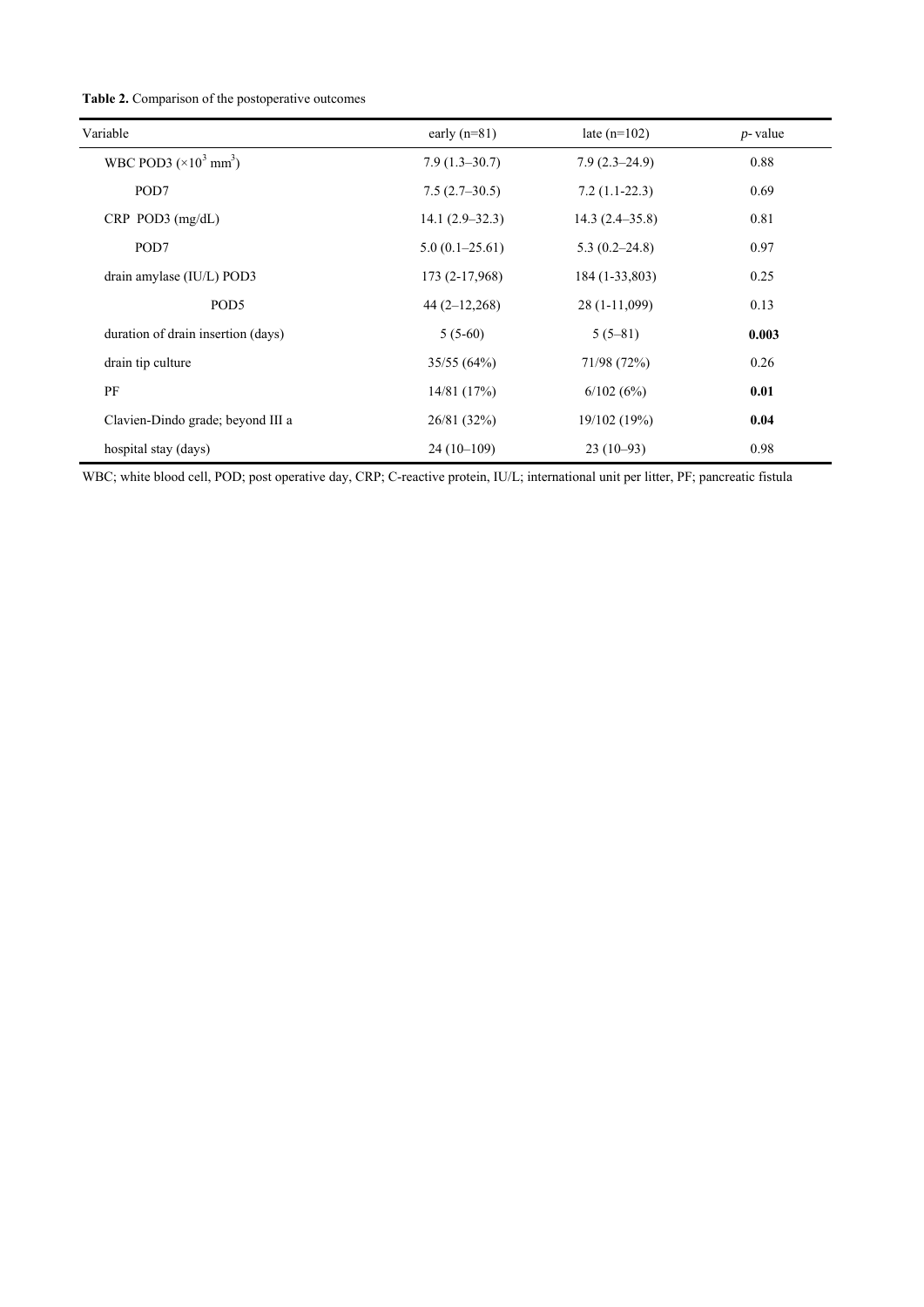|  | <b>Table 3.</b> Comparison of the postoperative outcomes in the patinets with drain amylase $\geq 10,000$ |  |  |
|--|-----------------------------------------------------------------------------------------------------------|--|--|
|--|-----------------------------------------------------------------------------------------------------------|--|--|

| Variables                             | early ( $n=9$ , 11%) | late $(n=18, 17%)$ | $p$ - value |
|---------------------------------------|----------------------|--------------------|-------------|
| WBC POD3 $(\times 10^3 \text{ mm}^3)$ | $8.7(4.5-13.9)$      | $9.8(4.1-17.7)$    | 0.44        |
| POD7                                  | $7.7(2.7-12.0)$      | $6.5(4.3-11.3)$    | 0.44        |
| $CRP$ POD3 $(mg/dL)$                  | $25.1(11.5-32.4)$    | $18.3(4.5-35.8)$   | 0.06        |
| POD7                                  | $10.2(3.6-25.6)$     | $6.4(0.3-19.0)$    | 0.12        |
| drain amylase (IU/L) POD3             | 1,446 (119-17,968)   | 1,947 (76-33,803)  | 0.80        |
| POD <sub>5</sub>                      | 488 (24–12,268)      | 513 (11-11,099)    | 0.82        |
| drain tip culture                     | 6/7(86%)             | 10/17(59%)         | 0.43        |
| duration of drain insertion (days)    | $24(5-60)$           | $5(5-25)$          | < 0.001     |
| PF                                    | 8/9(89%)             | $2/18(11\%)$       | < 0.001     |
| Clavien-Dindo grade; beyond III a     | 8/9(89%)             | 4/18(22%)          | 0.004       |
| hospital stay (days)                  | $43(14-71)$          | $30(16-43)$        | 0.04        |

WBC; white blood cell, POD; post operative day, CRP; C-reactive protein, IU/L; international unit per litter, PF; pancreatic fistula